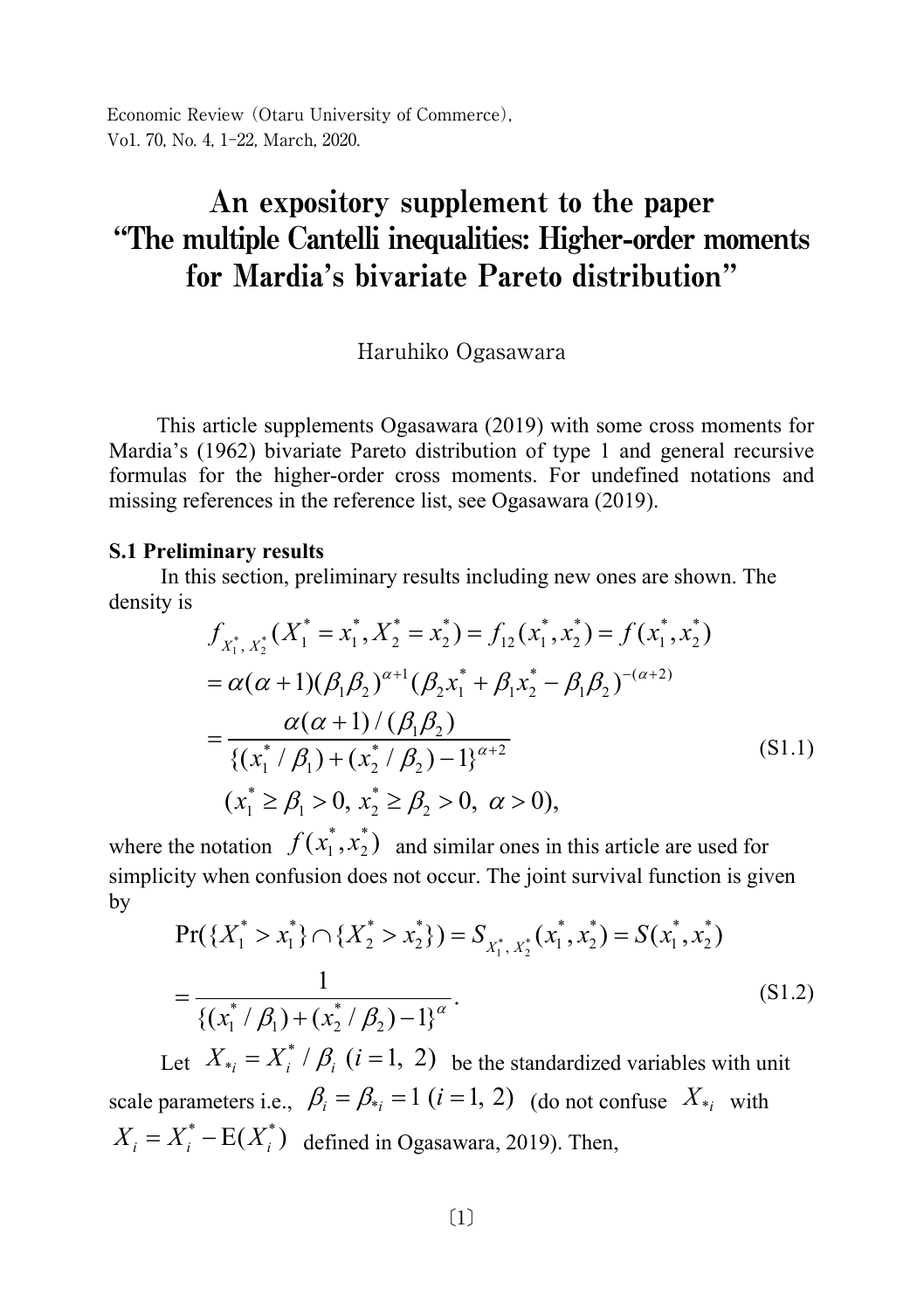2 商 学 討 究 第70巻 第4号

$$
f_{X_{*1}, X_{*2}}(X_{*1} = x_{*1}, X_{*2} = x_{*2}) = f(x_{*1}, x_{*2})
$$
  
= 
$$
\frac{\alpha(\alpha + 1)}{(x_{*1} + x_{*2} - 1)^{\alpha + 2}} (x_{*1} \ge 1, x_{*2} \ge 1, \alpha > 0).
$$
 (S1.3)

Note that  $X_{*1}$  and  $X_{*2}$  are exchangeable in that the density when  $X_{*1}$  and  $x_{*2}$  are exchanged in (S1.3) is unchanged as in the case of  $X_1^*$  and  $X_2^*$ with equal scale parameters. The survival function for  $X_{*1}$  and  $X_{*2}$  is given by

$$
S_{X_{*1}, X_{*2}}(x_{*1}, x_{*2}) = S(x_{*1}, x_{*2}) = \frac{1}{(x_{*1} + x_{*2} - 1)^{\alpha}}.
$$
 (S1.4)

The Paretian marginal distributions are

$$
f_{X_{*i}}(X_{*i} = x_{*i}) = f_i(x_{*i}) = f(x_{*i}) = \alpha / x_{*i}^{\alpha+1} (x_{*i} \ge 1; i = 1, 2; \alpha > 0). \quad (S1.5)
$$

This univariate distribution is denoted by  $P_1(\beta, \alpha)$  with  $\beta = \beta_{*_i} = 1$  for (S1.5). The survival function of  $P_1(1, \alpha)$  i.e., for  $X_{*i}$  is as simple as

$$
S_{X_{*_{i}}}(x_{*_{i}}) = S(x_{*_{i}}) = 1 / x_{*_{i}}^{\alpha} (x_{*_{i}} \ge 1; i = 1, 2)
$$
\n
$$
(S1.6)
$$

**Lemma S1**.

$$
E_{X_{*i}}(X_{*i}^m) = E(X_{*i}^m) = \alpha / (\alpha - m) \ (\alpha > m; \ i = 1, 2)
$$
\nProof 1. The direct proof is given by

\n
$$
E_{X_{*i}}(X_{*i}^m) = E(X_{*i}^m) = \alpha / (\alpha - m) \ (\alpha > m; \ i = 1, 2)
$$

Proof 1. The direct proof is given by

$$
E(X_{*_{i}}^{m}) = \int_{1}^{+\infty} x_{*_{i}}^{m} (\alpha / x_{*_{i}}^{\alpha+1}) dx_{*_{i}}
$$
  
= { $\alpha / (\alpha - m)$ }  $\int_{1}^{+\infty} (\alpha - m) (1 / x_{*_{i}}^{\alpha - m+1}) dx_{*_{i}}$   
=  $\alpha / (\alpha - m)$ . Q.E.D. (S1.8)

Proof 2. When  $m = 0$ , (S1.7) trivially holds. Assume that  $m \neq 0$ . When  $m = 1$ , it is known that since  $X_{\ast i}$   $(i = 1, 2)$  are non-negative random variables,  $E(X_{*_{i}}) = \int_{0}^{+\infty} S(x_{*_{i}}) dx_{*_{i}}$ , which gives  $E(X_{*_{i}})$  $= 1 + \int_1^{+\infty} (1/x_{*_i}^{\alpha}) dx_{*_i} = 1 + \{1/(\alpha - 1)\} = \alpha / (\alpha - 1) (i = 1, 2)$ . Then, from (S1.6),  $S(x_{*_{i}}) = 1/x_{*_{i}}^{\alpha} = 1/(x_{*_{i}}^{m})^{(\alpha/m)}$ . This shows that  $X_{*_{i}}^{m}$  follows  $P_{\rm I}(1, \alpha / m)$  giving  $E(X_{*_{i}}^{m}) = (\alpha / m) / \{(\alpha / m) - 1\}$ .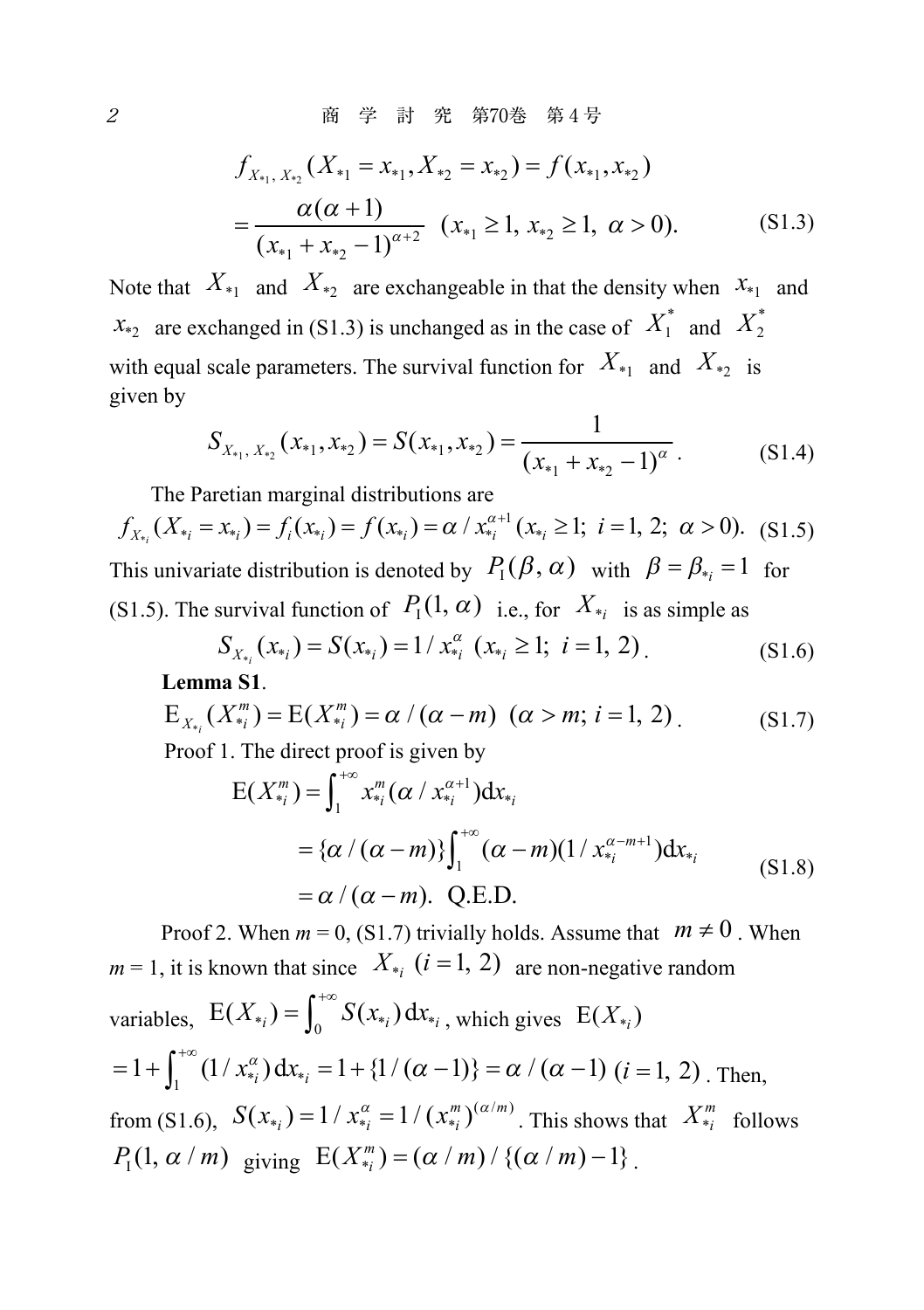$$
= \alpha / (\alpha - m) \quad (a > m; \, i = 1, \, 2). \quad \text{Q.E.D.}
$$

Proof 3. The proof when  $m = 1$  is the same as in Proof 2. When  $m \neq 0$ ,  $\frac{1}{\gamma_i}$   $\frac{1}{\gamma_i}$   $\frac{1}{\gamma_i}$   $\frac{1}{\gamma_i}$   $\frac{1}{\gamma_i}$   $\frac{1}{\gamma_i}$   $\frac{1}{\gamma_i}$   $\frac{1}{\gamma_i}$   $\frac{1}{\gamma_i}$   $\frac{1}{\gamma_i}$   $\frac{1}{\gamma_i}$   $\frac{1}{\gamma_i}$   $\frac{1}{\gamma_i}$   $\frac{1}{\gamma_i}$   $\frac{1}{\gamma_i}$   $\frac{1}{\gamma_i}$   $\frac{1}{\gamma_i}$   $\frac{1}{\gamma_i}$  $E(X_{*_i}^m) = \int_0^{+\infty} S_{X_{*_i}^m}(x_{*_i}^m) dx_{*_i}^m = \int_0^{+\infty} mx_{*_i}^{m-1} S_{X_{*_i}^m}(x_{*_i}^m) dx_{*_i} = \int_0^{+\infty} S_{X_{*_i}}(x_{*_i}^{1/m}) dx_{*_i}$  $=1+\int_1^{+\infty} \left\{1/(x_{*i}^{1/m})^{\alpha}\right\}dx_{*i} = 1+\left\{(\alpha/m)-1\right\}^{-1} = \alpha/(\alpha-m)$ . Q.E.D. Note that  $E(X_i^{*m}) = \beta_i^{m} E(X_{*i}^{m}) = \beta_i^{m} \alpha / (\alpha - m)$   $(i = 1, 2)$ . **Lemma S2**.

$$
E_{X_{*_{i}}}(X_{*_{1}}X_{*_{2}}) = \frac{\alpha^{2} - \alpha - 1}{(\alpha - 2)(\alpha - 1)} (\alpha > 2)
$$
 (S1.9)

Proof 1. This proof was used by e.g., Kotz et al. (2000, p.580) for unstandardized  $X_1^*$  and  $X_2^*$ . The proof using  $X_{*1}$  and  $X_{*2}$  is shown since the proof becomes somewhat simpler. The density function of  $X_{*}$ given  $X_{*1} = x_{*1}$  is

$$
f_{X_{*2}|X_{*1}}(X_{*2} = x_{*2} | X_{*1} = x_{*1})
$$
  
=  $f(x_{*2} | x_{*1}) = f(x_{*2}, x_{*1}) / f(x_{*1})$   
=  $\frac{\alpha(\alpha + 1)}{(x_{*1} + x_{*2} - 1)^{\alpha + 2}} / \frac{\alpha}{x_{*1}^{\alpha + 1}} = \frac{(\alpha + 1)x_{*1}^{\alpha + 1}}{(x_{*1} + x_{*2} - 1)^{\alpha + 2}}$  (S1.10)  
 $(x_{*1} \ge 1, x_{*2} \ge 1, \alpha > 0),$ 

which shows that the distribution of  $x_{*1} + X_{*2} - 1$  is  $P_1(x_{*1}, \alpha + 1)$ . Then,

$$
E\{X_{*1}(X_{*1} + X_{*2} - 1)\}
$$
  
=  $E_{X_{*1}}[X_{*1}\{E_{X_{*2}|X_{*1}}(x_{*1} + X_{*2} - 1 | X_{*1} = x_{*1})\}_{X_{*1} = X_{*1}}]$   
=  $E\{X_{*1}E(X_{*1} + X_{*2} - 1 | X_{*1})\}$   
=  $E\left(X_{*1}\frac{\alpha + 1}{\alpha}X_{*1}\right) = \frac{\alpha + 1}{\alpha} \times \frac{\alpha}{\alpha - 2} = \frac{\alpha + 1}{\alpha - 2}.$  (S1.11)

On the other hand, the left-hand side of (S1.11) is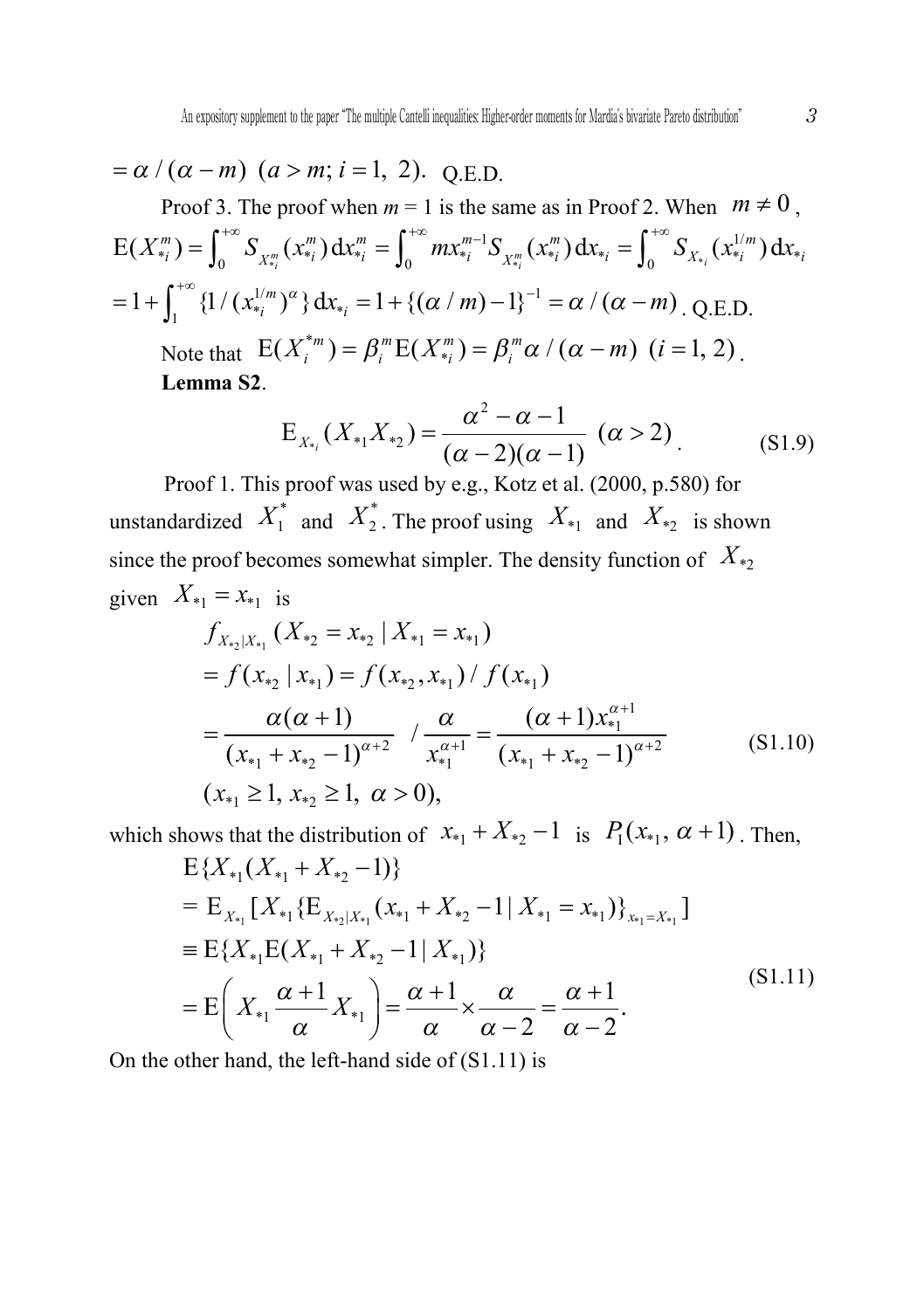$$
E(X_{*1}^2) + E(X_{*1}X_{*2}) - E(X_{*1})
$$
  
=  $\frac{\alpha}{\alpha - 2} - \frac{\alpha}{\alpha - 1} + E(X_{*1}X_{*2}) = \frac{\alpha}{(\alpha - 2)(\alpha - 1)} + E(X_{*1}X_{*2}).$  (S1.12)

From (S1.11) and (S1.12),

$$
E(X_{*1}X_{*2}) = \frac{\alpha+1}{\alpha-2} - \frac{\alpha}{(\alpha-2)(\alpha-1)} = \frac{\alpha^2 - \alpha - 1}{(\alpha-2)(\alpha-1)},
$$
 (S1.13)

which gives (S1.9). Q.E.D.

Proof 2. It is known that for non-negative random variables  $X_1^*$  and  $X_2^*$ , it holds that  $E(X_1^* X_2^*) = \int_0^{+\infty} \int_0^{+\infty} S(x_1^*, x_2^*) dx_1^* dx_2^*$  when the expectation exists (Hoeffding, 1940; Nadarajah & Mitov, 2003, Theorem 2; Ogasawara, 2020, Equation (3.5)). Using this formula,

$$
E(X_{*1}X_{*2}) = \int_{0}^{+\infty} \int_{0}^{+\infty} S(x_{*1}, x_{*2}) dx_{*1} dx_{*2}
$$
  
\n
$$
= \int_{0}^{1} \int_{0}^{1} dx_{*1} dx_{*2} + 2 \int_{0}^{1} \left\{ \int_{1}^{+\infty} (1/x_{*1}^{\alpha}) dx_{*1} \right\} dx_{*2}
$$
  
\n
$$
+ \int_{1}^{+\infty} \int_{1}^{+\infty} \left\{ 1/(x_{*1} + x_{*2} - 1)^{\alpha} \right\} dx_{*1} dx_{*2}
$$
  
\n
$$
= 1 + 2 \left[ -\frac{1}{(\alpha - 1)x_{*1}^{\alpha - 1}} \right]_{1}^{+\infty} + \left[ \left[ \frac{1}{(\alpha - 1)(\alpha - 2)(x_{*1} + x_{*2} - 1)^{\alpha - 2}} \right]_{1}^{+\infty} \right]_{1}^{+\infty}
$$
  
\n
$$
= 1 + \frac{2}{\alpha - 1} + \frac{1}{(\alpha - 2)(\alpha - 1)} = \frac{\alpha^{2} - 3\alpha + 2 + 2(\alpha - 2) + 1}{(\alpha - 2)(\alpha - 1)}
$$
  
\n
$$
= \frac{\alpha^{2} - \alpha - 1}{(\alpha - 2)(\alpha - 1)} \quad (\alpha > 2).
$$
  
\n(S1.14)

Note that although the regions of the above integrals are wider than the support of  $X_{*1} \ge 1$  and  $X_{*2} \ge 1$ , the integrals are well defined. Q.E.D.

The covariance of  $X_{*1}$  and  $X_{*2}$  is given from Lemmas 1 and 2 as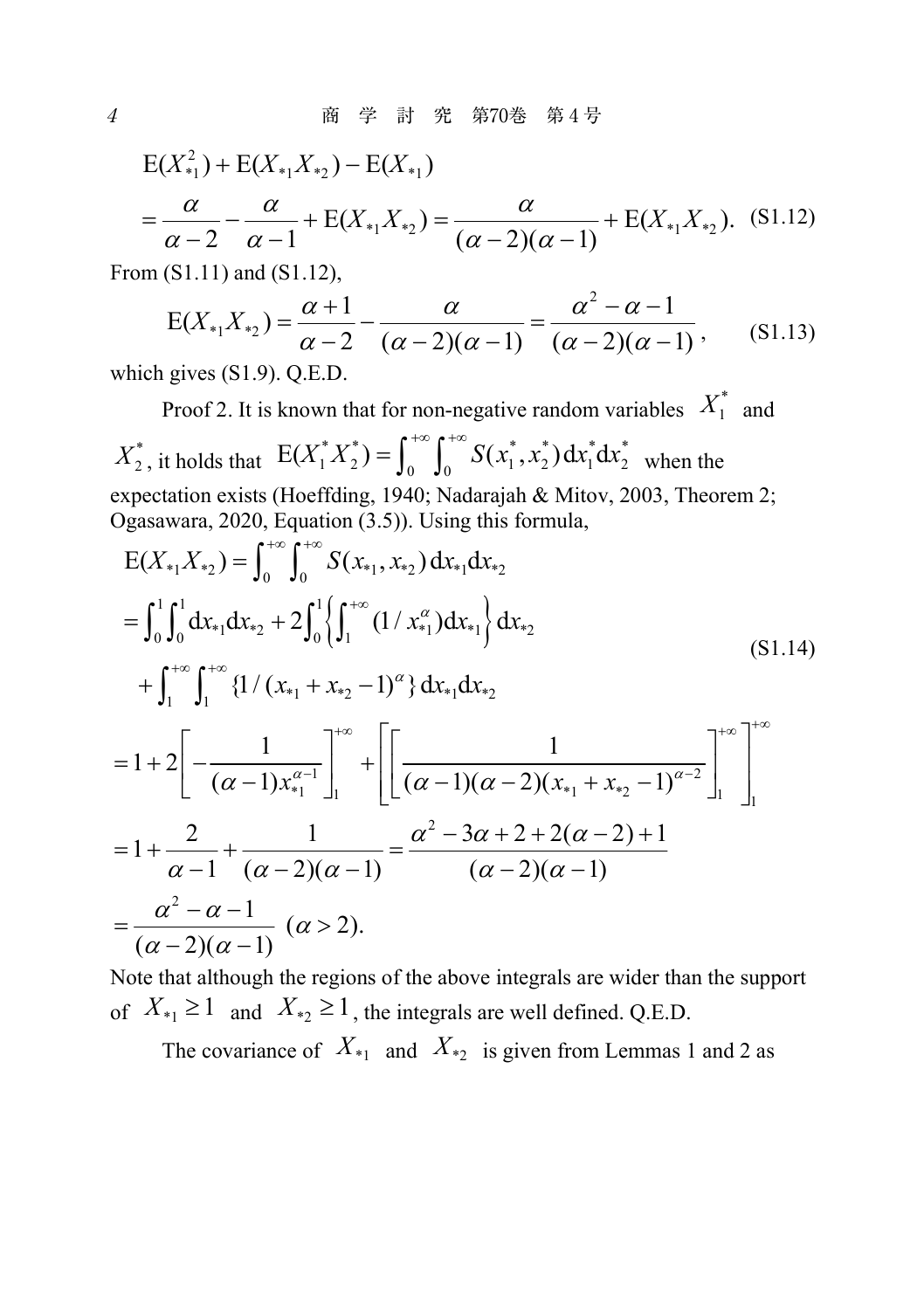$$
cov(X_{*1}, X_{*2}) = \frac{\alpha^2 - \alpha - 1}{(\alpha - 1)(\alpha - 2)} - \left(\frac{\alpha}{\alpha - 1}\right)^2
$$
  
= 
$$
\frac{(\alpha^2 - \alpha - 1)(\alpha - 1) - \alpha^2(\alpha - 2)}{(\alpha - 1)^2(\alpha - 2)} = \frac{1}{(\alpha - 1)^2(\alpha - 2)},
$$
(S1.15)

which gives

$$
cov(X_1^*, X_2^*) = \frac{\beta_1 \beta_2}{(\alpha - 1)^2 (\alpha - 2)}.
$$
 (S1.16)

The variance of  $X_{*i}$  is given from Lemma 1 as

$$
\operatorname{var}(X_{*_i}) = \frac{\alpha}{\alpha - 2} - \left(\frac{\alpha}{\alpha - 1}\right)^2 = \frac{\alpha \{(\alpha - 1)^2 - \alpha(\alpha - 2)\}}{(\alpha - 1)^2 (\alpha - 2)}
$$
  
=  $\frac{\alpha}{(\alpha - 1)^2 (\alpha - 2)}$  (S1.17)

with  $var(X_i^*) = \frac{\beta_i^2 \alpha}{(\alpha - 1)^2 (\alpha - 2)}$   $(i = 1, 2)$ . From these results, the

correlation coefficient of  $X_1^*$  and  $X_2^*$  is given by

$$
cor(X_1^*, X_2^*) = 1 / \alpha < 0.5 \ (\alpha > 2)
$$
\n(S1.18)

The above variances and correlation coefficient are well-known (Mardia, 1962).

Let 
$$
E(X_i^*) = \mu_i^*
$$
,  $E(X_{*i}) = \mu_{*i} = \mu_i^* / \beta_i = \alpha / (\alpha - 1) (i = 1, 2)$  and  
\n
$$
\sigma_{*(m_1, m_2)} = E\{(X_{*1} - \mu_{*1})^{m_1} (X_{*2} - \mu_{*2})^{m_2}\} (m_1 > 0, m_2 > 0, \alpha > m_1 + m_2).
$$
\n**Theorem S1.**

5

$$
\sigma_{*(m-1,1)} = \sigma_{*(m,0)} / \alpha \quad (m > 1, \ \alpha > m) \tag{S1.19}
$$

Proof. As in Proof 1 of Lemma 2,

$$
E\{(X_{*1} - \mu_{*1})^{m-1}(X_{*1} + X_{*2} - 1)\}\
$$
  
= 
$$
E\{(X_{*1} - \mu_{*1})^{m-1}E(X_{*1} + X_{*2} - 1 | X_{*1})\}\
$$
  
= 
$$
E\left\{(X_{*1} - \mu_{*1})^{m-1}\frac{\alpha + 1}{\alpha}X_{*1}\right\}
$$
  
= 
$$
\frac{\alpha + 1}{\alpha}E\{(X_{*1} - \mu_{*1})^{m} + \mu_{*1}(X_{*1} - \mu_{*1})^{m-1}\}
$$
 (S1.20)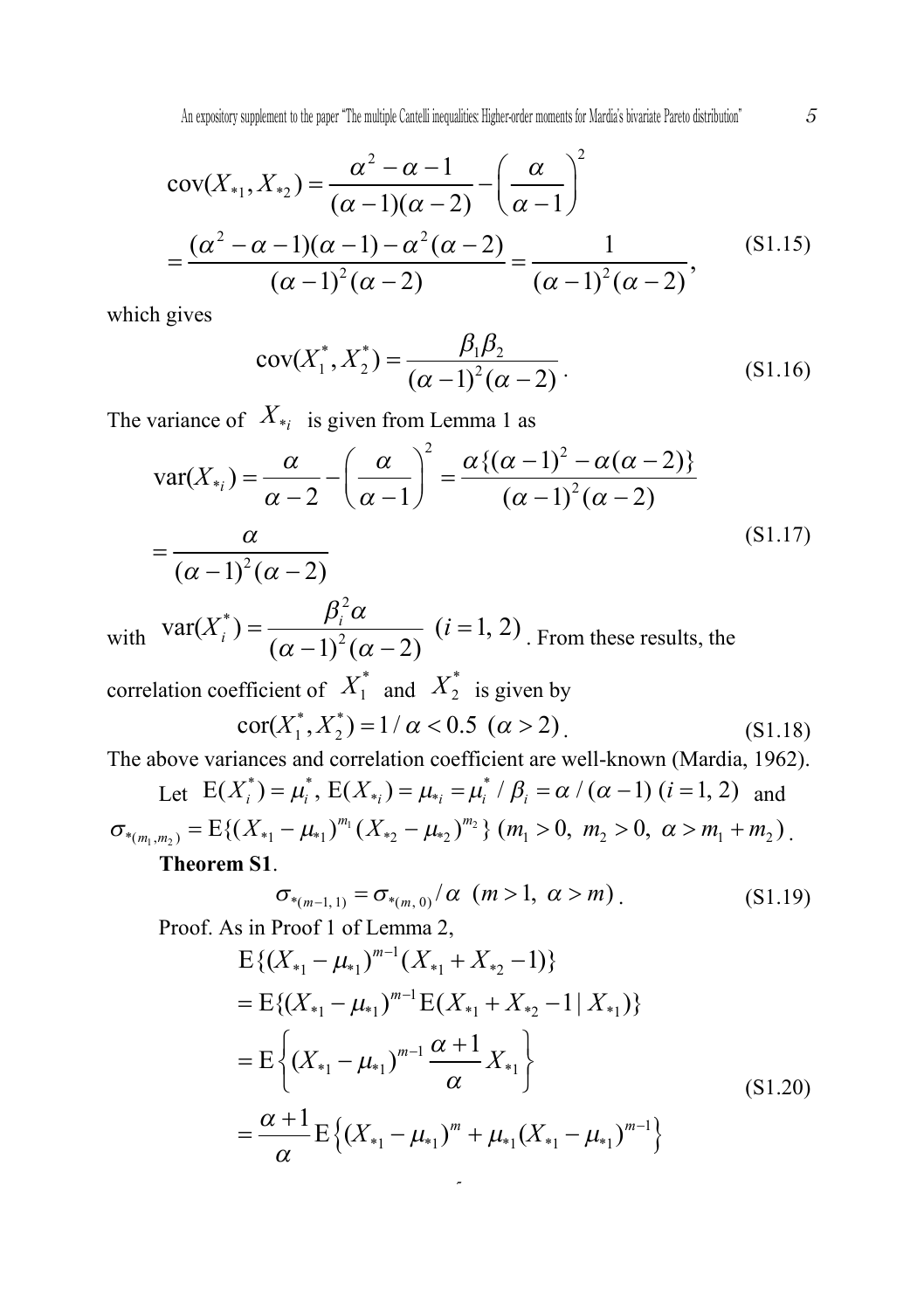6 商 学 討 究 第70巻 第 4 号

$$
=\frac{\alpha+1}{\alpha}\sigma_{*(m,0)} + \frac{\alpha+1}{\alpha} \times \frac{\alpha}{\alpha-1}\sigma_{*(m-1,0)}
$$

$$
=\frac{\alpha+1}{\alpha}\sigma_{*(m,0)} + \frac{\alpha+1}{\alpha-1}\sigma_{*(m-1,0)}.
$$

On the other hand, the left-hand side of the first equation of (S1.20) is

$$
E\{(X_{*1} - \mu_{*1})^{m-1}(X_{*1} + X_{*2} - 1)\}\
$$
  
= 
$$
E\left[ (X_{*1} - \mu_{*1})^{m-1} \{(X_{*1} - \mu_{*1}) + (X_{*2} - \mu_{*2}) + (\mu_{*1} + \mu_{*2} - 1)\}\right]
$$
  
= 
$$
\sigma_{*(m, 0)} + \sigma_{*(m-1, 1)} + \left(\frac{2\alpha}{\alpha - 1} - 1\right) \sigma_{*(m-1, 0)}
$$
(S1.21)  

$$
\alpha + 1
$$

$$
= \sigma_{*(m, 0)} + \sigma_{*(m-1, 1)} + \frac{\alpha + 1}{\alpha - 1} \sigma_{*(m-1, 0)}.
$$
  
Equating (S1.20) with (S1.21)

Equating (S1.20) with (S1.21),

$$
\sigma_{*(m-1,1)} = \left(\frac{\alpha+1}{\alpha}-1\right)\sigma_{*(m,0)} = \frac{\sigma_{*(m,0)}}{\alpha}
$$
\n(S1.22)

follows, which gives (S1.19). Q.E.D.

A special case of Theorem S1 is given by

$$
cov(X_{*1}, X_{*2}) = var(X_{*1}) / \alpha = var(X_{*2}) / \alpha
$$
 (S1.23)

as found earlier with  $\operatorname{cor}(X_1^*, X_2^*) = \operatorname{cor}(X_{*1}, X_{*2}) = 1/\alpha$ . Define  $\sum_{i_1, m_2}$  = E { $(X_1 - \mu_1)^{m_1} (X_2 - \mu_2)^{m_2}$  $\sigma_{(m_1, m_2)}^* = E\{(X_1^* - \mu_1^*)^{m_1} (X_2^* - \mu_2^*)^{m_2}\}\.$  Then, we have  $\sum_{n_1, m_2} = \beta_1^{m_1} \beta_2^{m_2} \sigma_{*_{m_1, m_2}}$  $\sigma^*_{_{(m_1, m_2)}} = \beta_1^{m_1} \beta_2^{m_2} \sigma_{*_{(m_1, m_2)}}$ .

Before using Theorem S1 for higher-order cross moments, we provide the proofs of the univariate third and fourth central moments of  $X_{*,}$  ( $i = 1, 2$ ). which are denoted by  $\sigma_{*(3, 0)} (= \sigma_{*(0, 3)})$  and  $\sigma_{*(4, 0)} (= \sigma_{*(0, 4)})$ , respectively. These results give the skewness and non-excess kurtosis of  $X_i^*(i = 1, 2)$ , which are known, though their proofs are not well documented to the author's knowledge.

# **Theorem S2 (Johnson et al., 1994, Equations (20.11c) and (20.11d))**.

*The skewness and non-excess kurtosis common to*  $X_i^*(i = 1, 2)$  *are*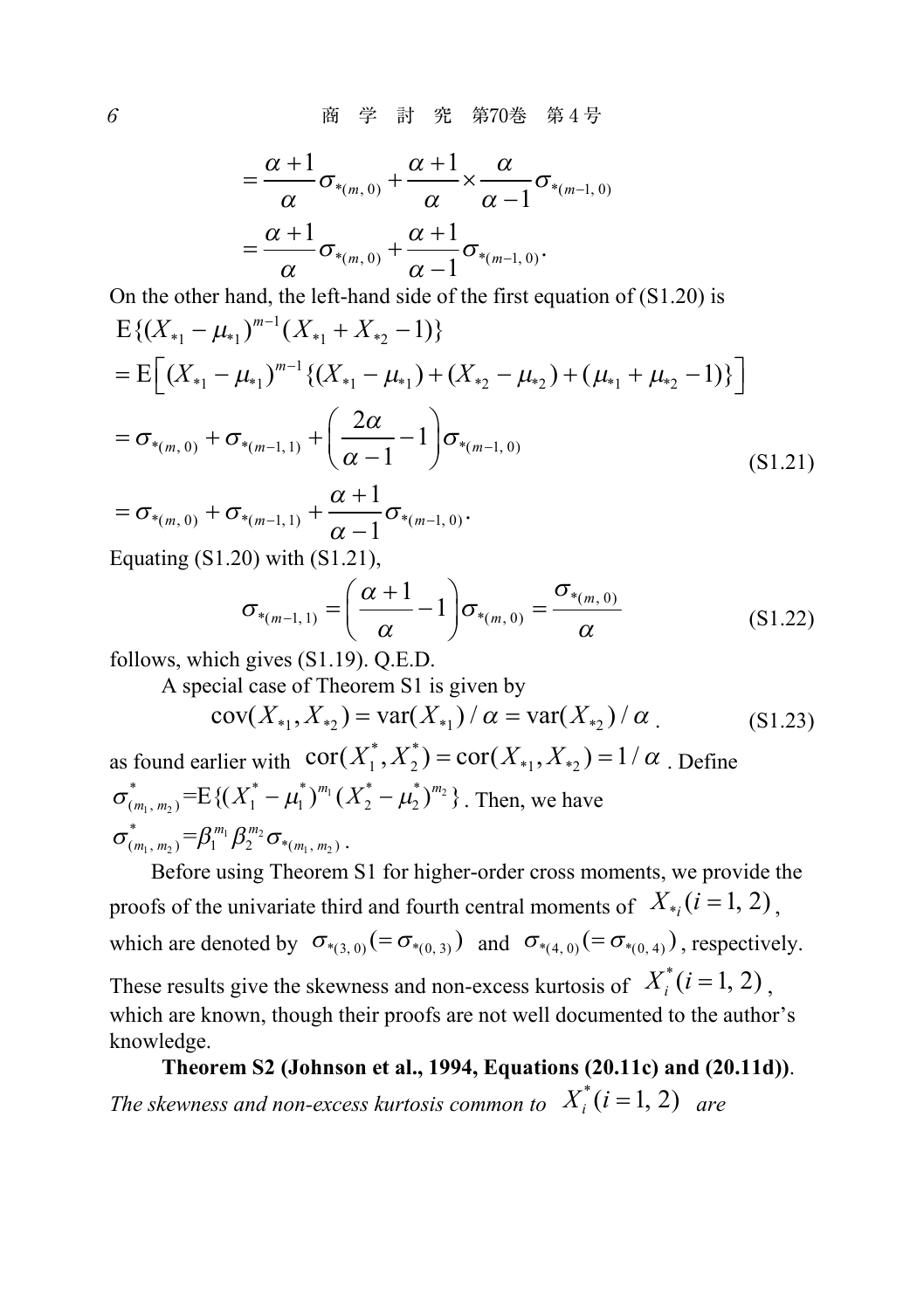$$
\kappa_{(3)}^{(Z_i)} = \frac{2(\alpha+1)}{\alpha-3} \sqrt{\frac{\alpha-2}{\alpha}} \quad (\alpha>3) \quad \text{and} \tag{S1.24}
$$

$$
\kappa_{(4)}^{(Z_i)} + 3 = \frac{3(\alpha - 2)(3\alpha^2 + \alpha + 2)}{\alpha(\alpha - 3)(\alpha - 4)} (\alpha > 4)(i = 1, 2),
$$
 (S1.25)

*respectively, where*  $\kappa_{(j)}^{(X)}$  *is the j-th cumulant of variable* X; and  $Z_1 = (X_1^* - \mu_1^*) / \sqrt{\sigma_{(2,0)}^*} = (X_{*1} - \mu_{*1}) / \sqrt{\sigma_{*(2,0)}^*}$  and  $Z_2 = (X_2^* - \mu_2^*) / \sqrt{\sigma_{(0,2)}^*} = (X_{*2} - \mu_{*2}) / \sqrt{\sigma_{*(0,2)}}$  with  $\sigma_{(2,0)}^* = \text{var}(X_1^*)$ ,  $\sigma_{(0,2)}^* = \text{var}(X_2^*)$  and  $\sigma_{*(2, 0)} = \sigma_{*(0, 2)} = \text{var}(X_{*1}) = \text{var}(X_{*2})$ .

Proof. Firstly, we obtain the result for 
$$
\sigma_{*(3,0)} = \sigma_{*(0,3)}
$$
  
\n=  $E\{(X_{*_{i}} - \mu_{*_{i}})^{3}\} (i = 1, 2)$ . Expanding  $(X_{*_{i}} - \mu_{*_{i}})^{3}$ ,  
\n $\sigma_{*(3,0)} = E(X_{*_{i}}^{3}) - 3E(X_{*_{i}}^{2})\mu_{*_{i}} + 2\mu_{*_{i}}^{3}$   
\n $= \frac{\alpha}{\alpha - 3} - \frac{3\alpha}{\alpha - 2} \times \frac{\alpha}{\alpha - 1} + \frac{2\alpha^{3}}{(\alpha - 1)^{3}}$   
\n $= \frac{\alpha}{(\alpha - 1)^{3}(\alpha - 2)(\alpha - 3)}$   
\n $\times \{(\alpha - 1)^{3}(\alpha - 2) - 3\alpha(\alpha - 1)^{2}(\alpha - 3) + 2\alpha^{2}(\alpha - 2)(\alpha - 3)\}$   
\n $= \frac{\alpha}{(\alpha - 1)^{3}(\alpha - 2)(\alpha - 3)}[\{-3 - 2 - 3(-3 - 2) + 2(-5)\}\alpha^{3} \qquad (S1.26)$   
\n $+ \{(-3)(-2) + 3 - 3(1 + 6) + 2 \times 2 \times 3\}\alpha^{2} + \{-1 + 3(-2) - 3(-3)\}\alpha + 2]$   
\n $= \frac{2\alpha(\alpha + 1)}{(\alpha - 1)^{3}(\alpha - 2)(\alpha - 3)} (\alpha > 3; i = 1, 2).$ 

Then,

$$
\kappa_{(3)}^{(Z_i)} = \sigma_{*(3, 0)} / (\sigma_{*(2, 0)})^{3/2}
$$
  
= 
$$
\frac{2\alpha(\alpha+1)}{(\alpha-1)^3(\alpha-2)(\alpha-3)} \times \frac{(\alpha-1)^3(\alpha-2)^{3/2}}{\alpha^{3/2}}
$$
(S1.27)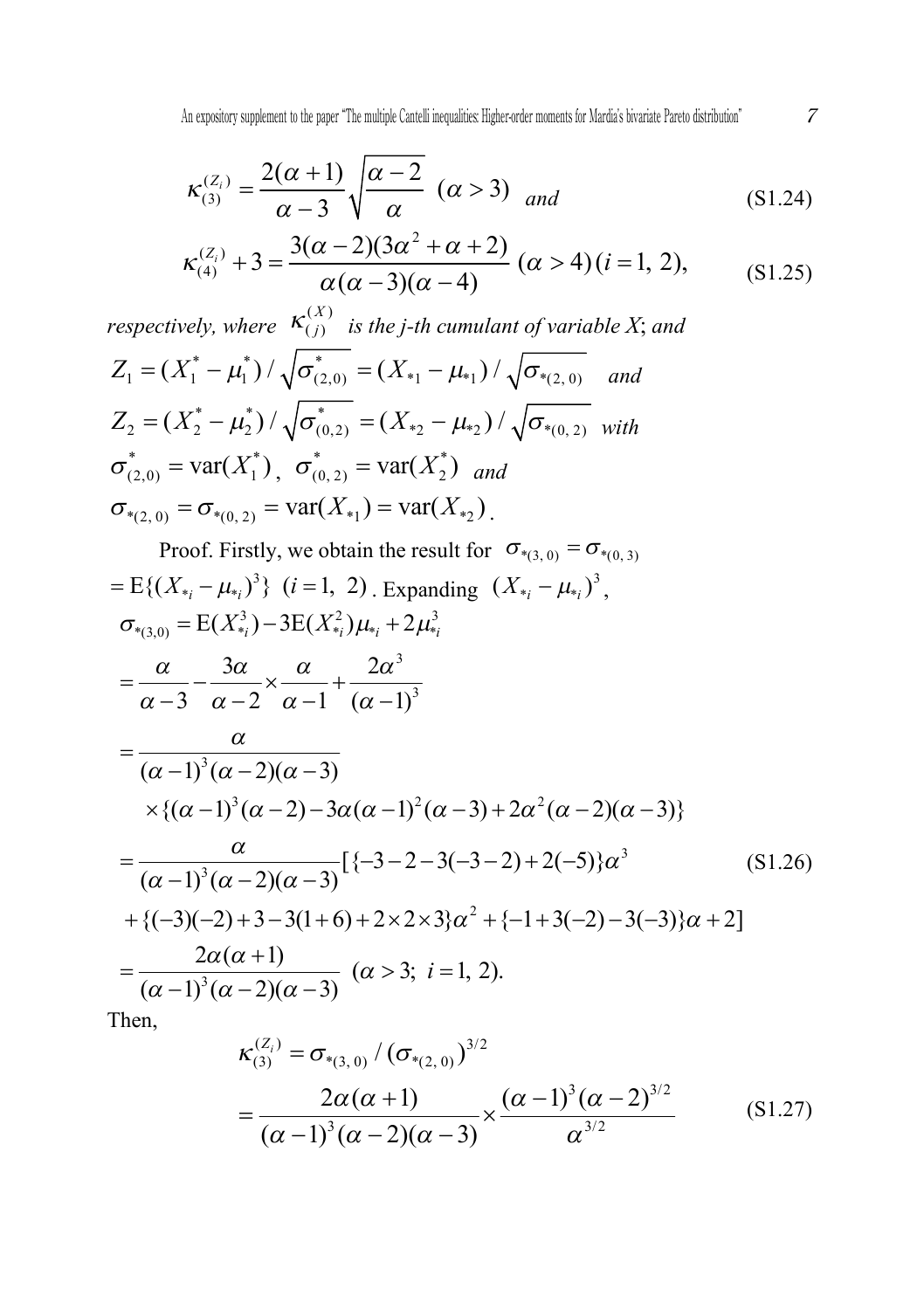8 商 学 討 究 第70巻 第 4 号

$$
=\frac{2(\alpha+1)}{\alpha-3}\sqrt{\frac{\alpha-2}{\alpha}}\ (\alpha>3;\ i=1,2),
$$

which is equal to  $(S1.24)$ .

Secondly, 
$$
\sigma_{*(4, 0)} = E\{(X_{*_{i}} - \mu_{*_{i}})^{4}\} (i = 1, 2)
$$
 is derived. As before,  
\n
$$
\sigma_{*(4, 0)} = E(X_{*_{i}}^{4}) - E(X_{*_{i}}^{3})\mu_{*_{i}} + 6E(X_{*_{i}}^{2})\mu_{*_{i}}^{2} - 3\mu_{*_{i}}^{4}
$$
\n
$$
= \frac{\alpha}{\alpha - 4} - \frac{4}{\alpha - 3} \times \frac{\alpha}{\alpha - 1} + \frac{\alpha}{\alpha - 2} \times \frac{\alpha^{2}}{(\alpha - 1)^{2}} - \frac{3}{(\alpha - 1)^{4}}
$$
\n
$$
= \frac{\alpha}{(\alpha - 1)^{4}(\alpha - 2)(\alpha - 3)(\alpha - 4)}
$$
\n
$$
\times \{(\alpha - 1)^{4}(\alpha - 2)(\alpha - 3) - 4\alpha(\alpha - 1)^{3}(\alpha - 2)(\alpha - 4) + 6\alpha^{2}(\alpha - 1)^{2}(\alpha - 3)(\alpha - 4) - 3\alpha^{3}(\alpha - 2)(\alpha - 3)(\alpha - 4)\}
$$
\n
$$
= \frac{\alpha}{(\alpha - 1)^{4}(\alpha - 2)(\alpha - 3)(\alpha - 4)} \{(\alpha^{4} - 4\alpha^{3} + 6\alpha^{2} - 4\alpha + 1)(\alpha^{2} - 5\alpha + 6) - 4\alpha(\alpha^{3} - 3\alpha^{2} + 3\alpha - 1)(\alpha^{2} - 6\alpha + 8) + 6\alpha^{2}(\alpha^{2} - 2\alpha + 1)(\alpha^{2} - 7\alpha + 12) - 3\alpha^{3}(\alpha^{3} - 9\alpha^{2} + 26\alpha - 24)\}
$$
\n
$$
= \frac{\alpha}{(\alpha - 1)^{4}(\alpha - 2)(\alpha - 3)(\alpha - 4)} \{(-4 - 5)\alpha^{5} + (6 + 20 + 6)\alpha^{4} + (-24 - 30 - 4)\alpha^{3} + (1 + 20 + 36)\alpha^{2} + (-5 - 24)\alpha + 6 - 4\alpha\{(-3 - 6)\alpha^{4} + (8 + 18 + 3)\alpha^{3} + (-24 - 18 - 1)\alpha^{2} + (6 + 24)\alpha - 8\} + 6\alpha
$$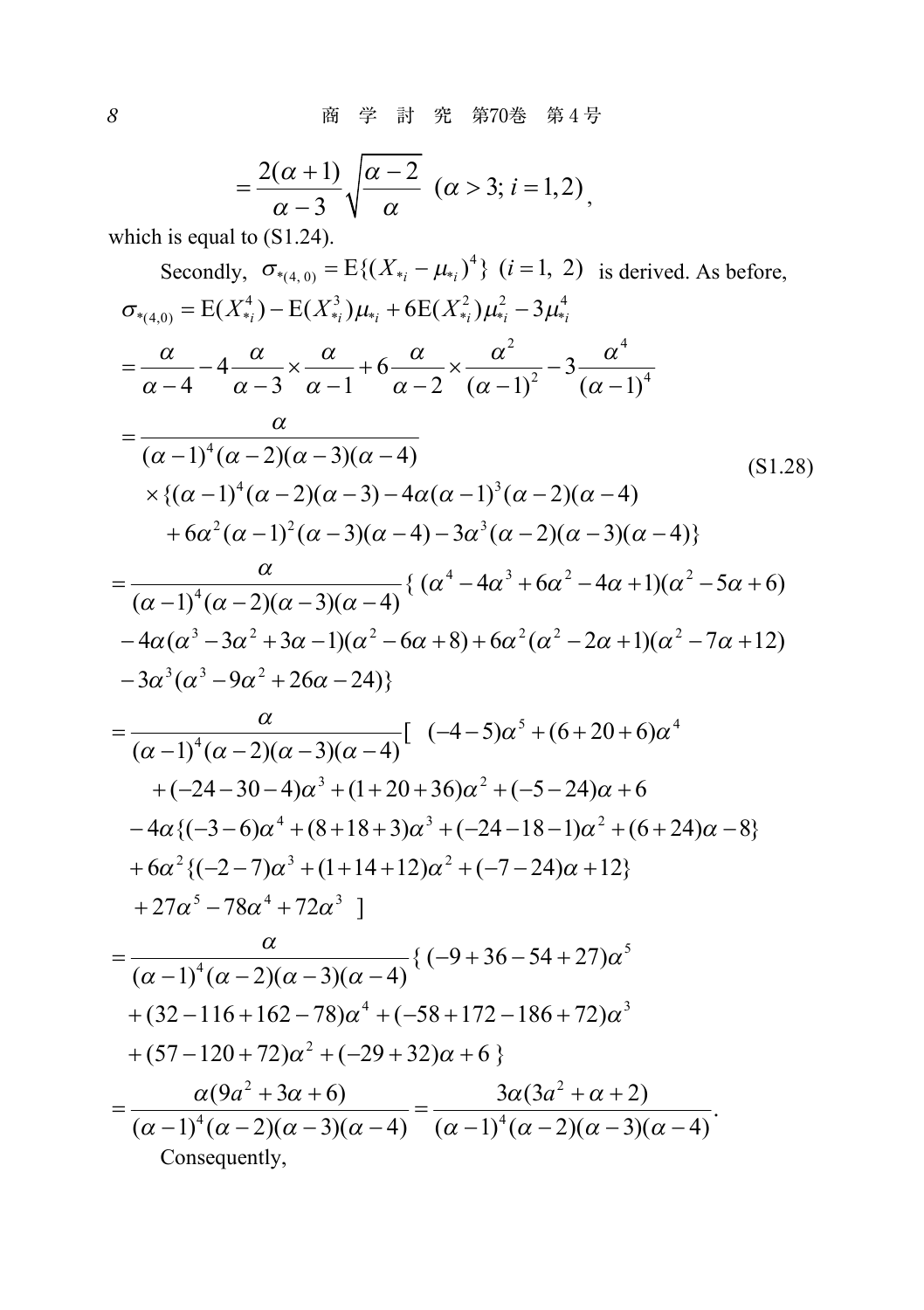$$
\kappa_{(4)}^{(Z_i)} + 3 = \frac{3\alpha(3\alpha^2 + \alpha + 2)}{(\alpha - 1)^4(\alpha - 2)(\alpha - 3)(\alpha - 4)} \times \frac{(\alpha - 1)^4(\alpha - 2)^2}{\alpha^2} \quad (81.29)
$$

$$
= \frac{3(\alpha - 2)(3\alpha^2 + \alpha + 2)}{\alpha(\alpha - 3)(\alpha - 4)} \quad (\alpha > 4; i = 1, 2)
$$

follows, which is equal to (S1.25). Q.E.D.

The excess kurtosis is given by

$$
\kappa_{(4)}^{(Z_i)} = \frac{3(\alpha - 2)(3\alpha^2 + \alpha + 2)}{\alpha(\alpha - 3)(\alpha - 4)} - 3
$$
  
= 
$$
\frac{3\{3\alpha^3 - 5\alpha^2 - 4 - (\alpha^3 - 7\alpha^2 + 12\alpha)\}}{\alpha(\alpha - 3)(\alpha - 4)} = \frac{3(2\alpha^3 + 2\alpha^2 - 12\alpha - 4)}{\alpha(\alpha - 3)(\alpha - 4)} = \frac{6(\alpha^3 + \alpha^2 - 6\alpha - 2)}{\alpha(\alpha - 3)(\alpha - 4)} > 0
$$
  
( $\alpha > 4; i = 1, 2$ ). (81.30)

The positive property of (S1.30), when  $\alpha > 4$ , is shown by the positiveness of the numerator and its first derivative when  $\alpha > 4$  in the last result of (S1.30).

## **S.2 Cross central moments of the third and fourth orders**

Let  $\sigma_{*11-122-2}$  ( $m_1$  and  $m_2$  times of 1 and 2, respectively)  $= \sigma_{*(m_1, m_2)}$  and  $\rho_{11...122...2} = \sigma_{*11...122...2} / (\sigma_{*ii})^{(m_1 + m_2)/2}$  $1 - m_2$  $_1$ ,  $m_2$  $= \sigma_{*_{(m_1, m_2)}} / (\sigma_{*_{ii}})^{(m_1 + m_2)/2}$   $(i = 1, 2)$ . When  $m_1 = m_2 = 1$ ,  $\rho_{12}$  is the correlation coefficient of  $X_1^*$  and  $X_2^*$ . An alternative similar notation for the moments of unstandardized  $X_1^*$  and  $X_2^*$  are defined as  $\sigma^*_{11...122...2} = \sigma^*_{(m_1, m_2)}$ .

Note that in the standardized moments, the subscripts 1 and 2 can be exchanged whereas in the unstandardized moments, they cannot be exchanged unless scale parameters are the same.

**Corollary S1**.

$$
0 < \sigma_{*112} = \sigma_{*122} = \frac{2(\alpha + 1)}{(\alpha - 1)^3 (\alpha - 2)(\alpha - 3)},
$$
 (S2.1a)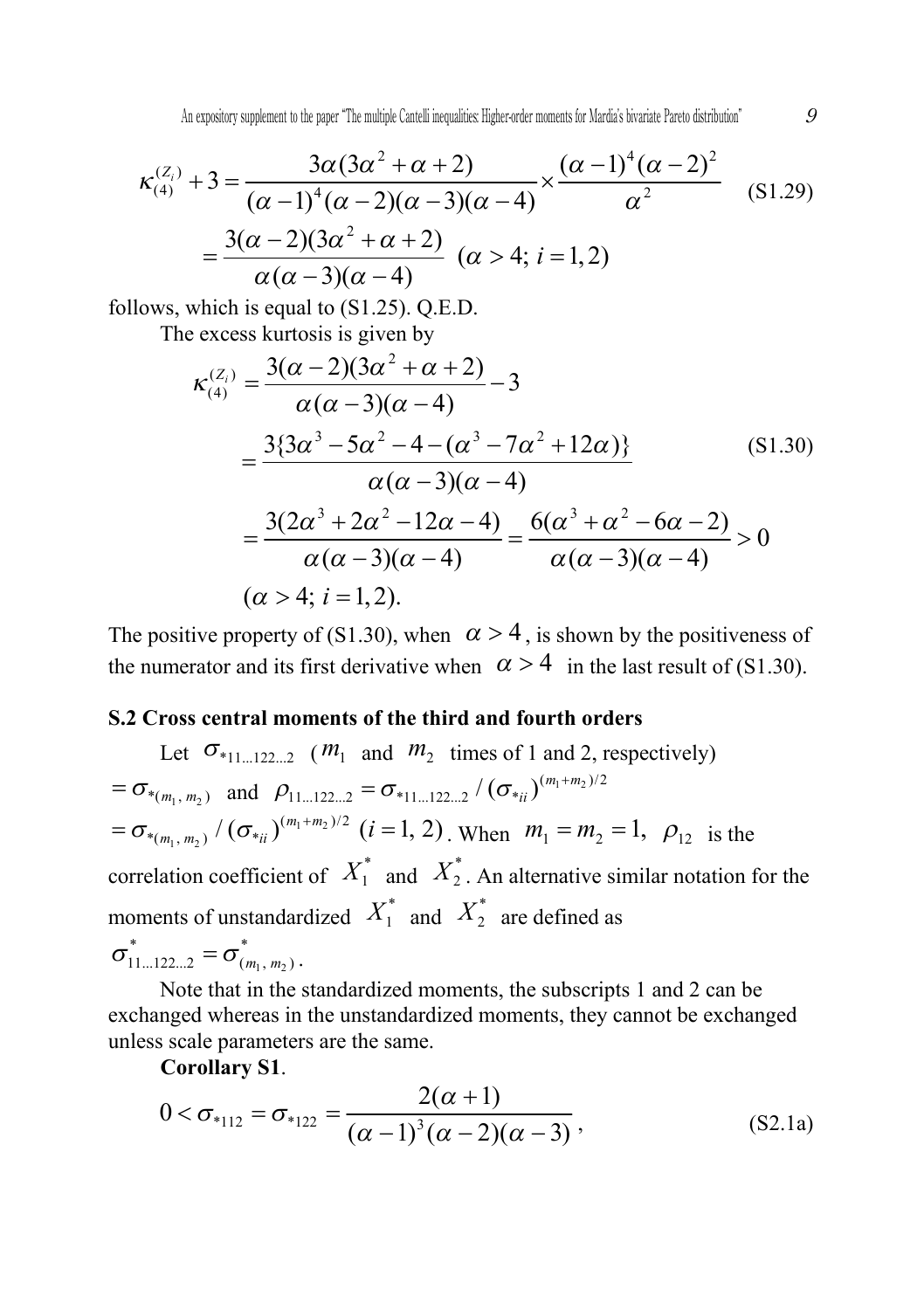$$
0 < \rho_{112} = \rho_{122} = \frac{2(\alpha + 1)\sqrt{\alpha - 2}}{(\alpha - 3)\alpha^{3/2}} < \frac{\rho_{111}}{3} = \frac{\rho_{222}}{3} (\alpha > 3), \quad (S2.1b)
$$

$$
0 < \sigma_{*_{1112}} = \sigma_{*_{1222}} = \frac{3(3a^2 + \alpha + 2)}{(\alpha - 1)^4 (\alpha - 2)(\alpha - 3)(\alpha - 4)},
$$
 (S2.2a)

$$
0 < \rho_{1112} = \rho_{1222} = \frac{3(\alpha - 2)(3\alpha^2 + \alpha + 2)}{\alpha^2(\alpha - 3)(\alpha - 4)} < \frac{\rho_{1111}}{4} = \frac{\rho_{2222}}{4}
$$
  
( $\alpha > 4$ ). (S2.2b)

Proof. Equations (S2.1a) and (S2.2a) are given by Theorem S1, (S1.26) and  $(S1.29)$ . Equation  $(S2.1b)$  is given by

$$
\rho_{112} = \rho_{122} = \sigma_{*122} / \sigma_{*ii}^{3/2}
$$
\n
$$
= \frac{2(\alpha + 1)}{(\alpha - 1)^3 (\alpha - 2)(\alpha - 3)} \times \frac{(\alpha - 1)^3 (\alpha - 2)^{3/2}}{\alpha^{3/2}}
$$
\n
$$
= \frac{2(\alpha + 1)\sqrt{\alpha - 2}}{(\alpha - 3)\alpha^{3/2}} = \frac{\rho_{ii}}{\alpha} < \frac{\rho_{iii}}{3} \quad (\alpha > 3; \ i = 1, 2).
$$
\n(S2.3)

$$
\rho_{1112} = \rho_{1222} = \sigma_{*1112} / \sigma_{*ii}^2
$$
  
= 
$$
\frac{3(3a^2 + \alpha + 2)}{(\alpha - 1)^4 (\alpha - 2)(\alpha - 3)(\alpha - 4)} \times \frac{(\alpha - 1)^4 (\alpha - 2)^2}{\alpha^2}
$$
  
= 
$$
\frac{3(\alpha - 2)(3\alpha^2 + \alpha + 2)}{\alpha^2 (\alpha - 3)(\alpha - 4)} = \frac{\rho_{iiii}}{\alpha} < \frac{\rho_{iiii}}{4} \quad (\alpha > 4; \ i = 1, 2).
$$
 (S2.4)

The cross bivariate fourth cumulant corresponding to (S2.4) is  
\n
$$
\kappa_{1112}^{(Z)} = \rho_{1112} - 3\rho_{12} = \rho_{1222} - 3\rho_{12}
$$
\n
$$
= \frac{1}{\alpha^2 (\alpha - 3)(\alpha - 4)} \{3(3\alpha^3 - 5\alpha^2 - 4) - 3\alpha(\alpha^2 - 7\alpha + 12)\}
$$
\n
$$
= \frac{3(2\alpha^3 + 2\alpha^2 - 12\alpha - 4)}{\alpha^2 (\alpha - 3)(\alpha - 4)} = \frac{6(\alpha^3 + \alpha^2 - 6\alpha - 2)}{\alpha^2 (\alpha - 3)(\alpha - 4)} > 0 \quad (\alpha > 4),
$$
\n(S2.5)

where the positiveness of the final result is given as before.

**Theorem S3**.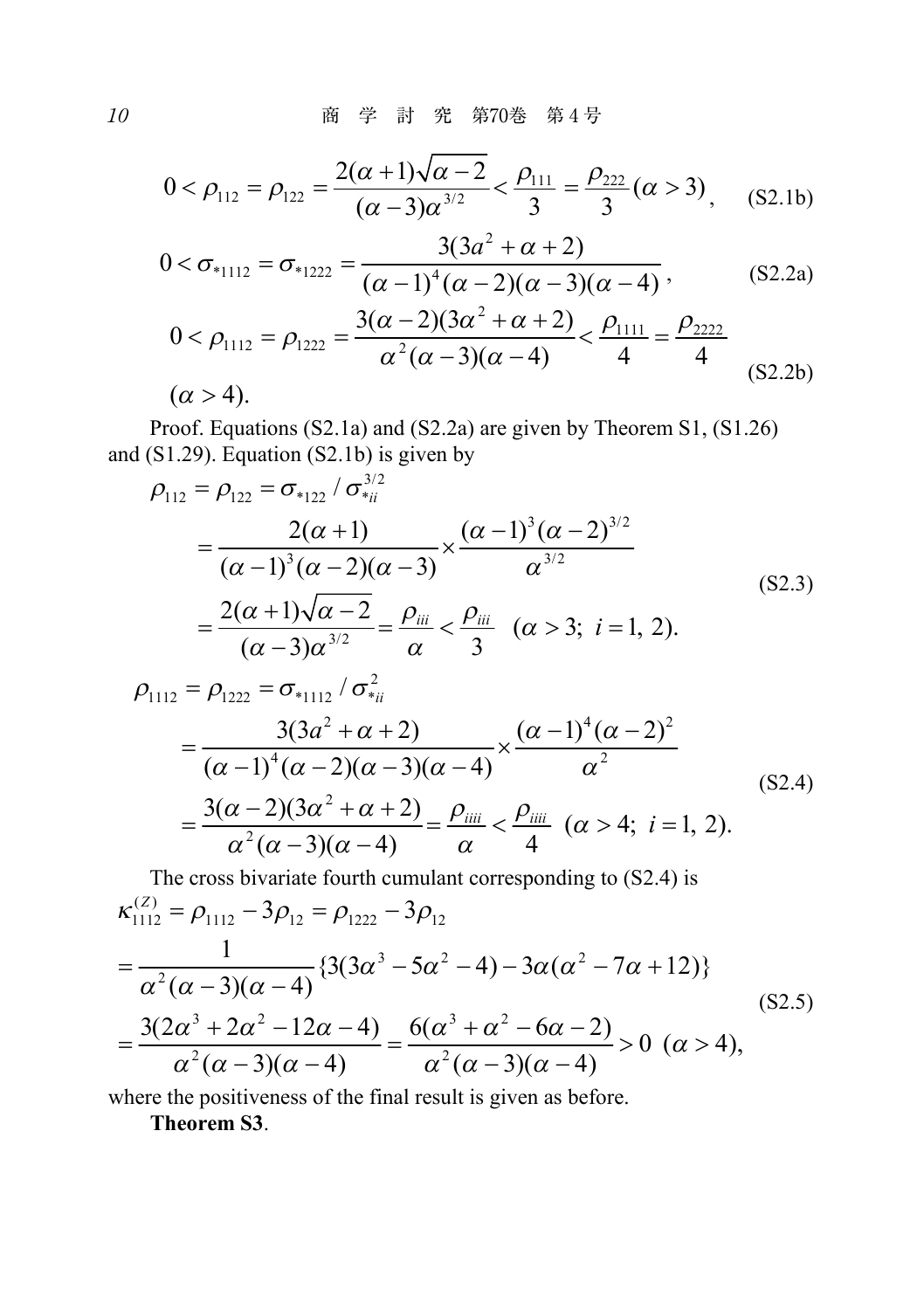$$
\sigma_{*1122} = \frac{3a^3 - a^2 + 14\alpha + 4}{(\alpha - 1)^4 (\alpha - 2)(\alpha - 3)(\alpha - 4)}
$$
 and (S2.6a)

$$
\rho_{1122} = \frac{(\alpha - 2)(\alpha^3 - \alpha^2 + 14\alpha + 4)}{\alpha^2(\alpha - 3)(\alpha - 4)} \quad (\alpha > 4). \tag{S2.6b}
$$

Proof. As before

$$
E\{(X_{*1} - \mu_{*1})^2 (X_{*1} + X_{*2} - 1)^2\}
$$
  
=  $E[(X_{*1} - \mu_{*1})^2 E\{(X_{*1} + X_{*2} - 1)^2 | X_{*1})\}]$   
=  $E\left\{(X_{*1} - \mu_{*1})^2 \frac{\alpha + 1}{\alpha - 1} X_{*1}^2\right\}$  (S2.7)  

$$
= \frac{\alpha + 1}{\alpha - 1} E[(X_{*1} - \mu_{*1})^2 \{(X_{*1} - \mu_{*1})^2\} + 2\mu_{*1}(X_{*1} - \mu_{*1}) + \mu_{*1}^2\}]
$$
  
=  $\frac{\alpha + 1}{\alpha - 1} \{\sigma_{*1111} + 2\mu_{*1}\sigma_{*111} + \mu_{*1}^2 \text{var}(X_{*1})\}.$   
On the other-hand, the left-hand side of the first equation of (S2.7) is

$$
\begin{aligned}\n\text{E} & \left[ \left( X_{*1} - \mu_{*1} \right)^2 \left\{ \left( X_{*2} - \mu_{*2} \right) + \left( X_{*1} - \mu_{*1} \right) + \mu_{*1} + \mu_{*2} - 1 \right\}^2 \right] \\
&= \sigma_{*1122} + 2\sigma_{*1112} + \sigma_{*1111} + 2(\mu_{*1} + \mu_{*2} - 1)(\sigma_{*112} + \sigma_{*111}) \\
&\quad + (\mu_{*1} + \mu_{*2} - 1)^2 \text{ var}(X_{*1}).\n\end{aligned}\n\tag{S2.8}
$$

Equating (S2.7) with (S2.8),

$$
\sigma_{*1122} = -2\sigma_{*1112} + \left(\frac{\alpha+1}{\alpha-1} - 1\right)\sigma_{*1111} - 2(\mu_{*1} + \mu_{*2} - 1)\sigma_{*112}
$$
  
+ 
$$
2\left\{\frac{\alpha+1}{\alpha-1}\mu_{*1} - (\mu_{*1} + \mu_{*2} - 1)\right\}\sigma_{*111}
$$
  
+ 
$$
\left\{\frac{\alpha+1}{\alpha-1}\mu_{*1}^2 - (\mu_{*1} + \mu_{*2} - 1)^2\right\}\text{var}(X_{*1})
$$
 (S2.9)

follows.

Using 
$$
\mu_{*1} + \mu_{*2} - 1 = (\alpha + 1) / (\alpha - 1)
$$
,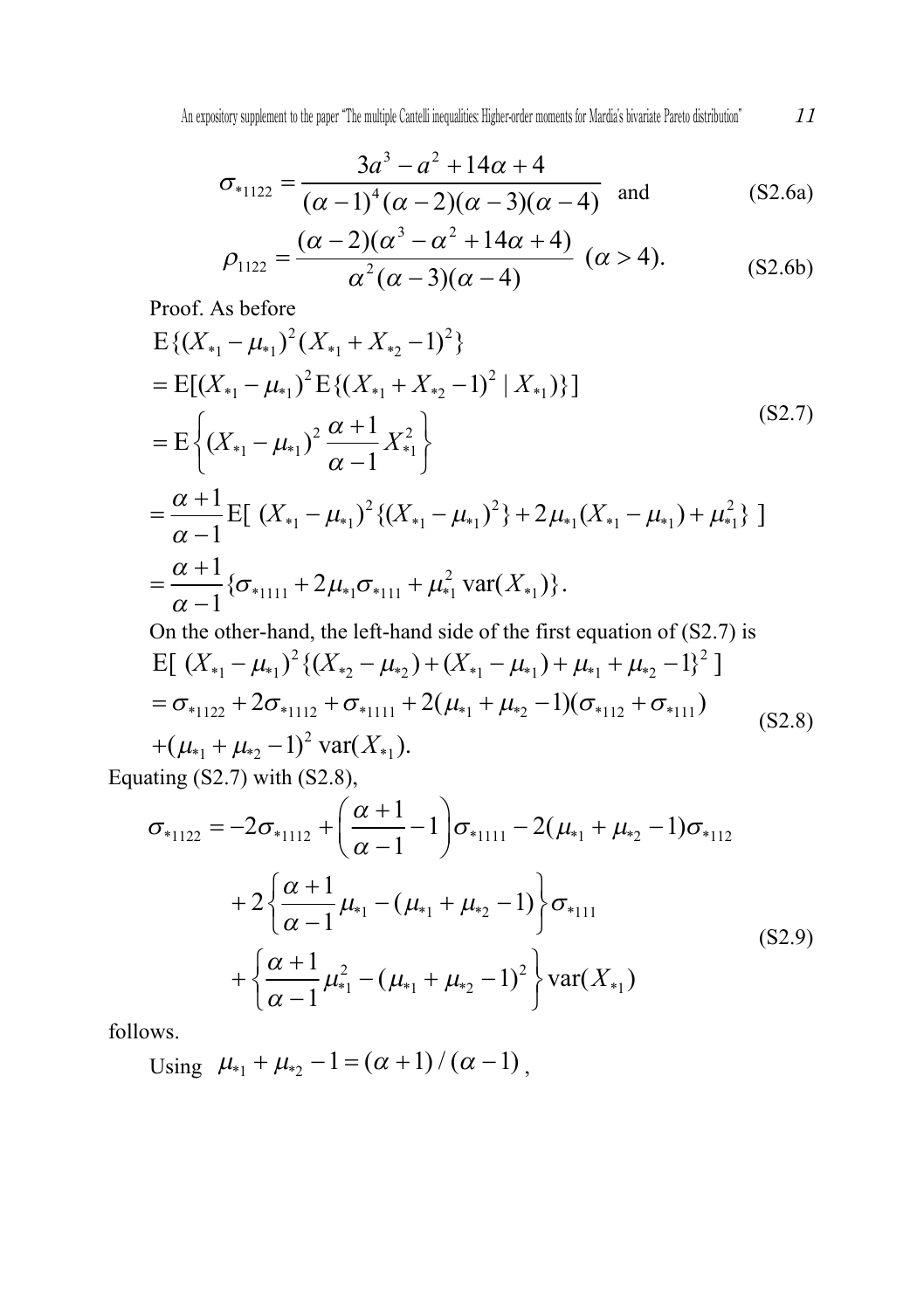$$
\sigma_{*1122} = -2\sigma_{*1112} + \frac{2\sigma_{*1111}}{\alpha - 1} - 2\frac{\alpha + 1}{\alpha - 1}\sigma_{*112}
$$
  
+2 $\left(\frac{\alpha + 1}{\alpha - 1} \times \frac{\alpha}{\alpha - 1} - \frac{\alpha + 1}{\alpha - 1}\right)\sigma_{*111}$   
+ $\left\{\frac{\alpha + 1}{\alpha - 1} \times \frac{\alpha^2}{(\alpha - 1)^2} - \frac{(\alpha + 1)^2}{(\alpha - 1)^2}\right\} \frac{\alpha}{(\alpha - 1)^2(\alpha - 2)}$   
= $-\frac{2 \times 3(3\alpha^2 + \alpha + 2)}{(\alpha - 1)^4(\alpha - 2)(\alpha - 3)(\alpha - 4)}$   
+ $\frac{2}{\alpha - 1} \times \frac{3\alpha(3\alpha^2 + \alpha + 2)}{(\alpha - 1)^4(\alpha - 2)(\alpha - 3)(\alpha - 4)}$   
- $2\frac{\alpha + 1}{\alpha - 1} \times \frac{2(\alpha + 1)}{(\alpha - 1)^3(\alpha - 2)(\alpha - 3)}$   
+ $2\frac{\alpha + 1}{\alpha - 1} \left(\frac{\alpha}{\alpha - 1} - 1\right) \frac{2\alpha(\alpha + 1)}{(\alpha - 1)^3(\alpha - 2)(\alpha - 3)}$   
+ $\frac{\alpha(\alpha + 1)}{(\alpha - 1)^4(\alpha - 2)} \left\{\frac{\alpha^2}{\alpha - 1} - (\alpha + 1)\right\}$   
= $\frac{1}{(\alpha - 1)^5(\alpha - 2)(\alpha - 3)(\alpha - 4)} \{-6(3\alpha^2 + \alpha + 2)(\alpha - 1)$   
+18 $\alpha^3 + 6\alpha^2 + 12\alpha - 4(\alpha + 1)^2(\alpha - 1)(\alpha - 4) + 4\alpha(\alpha + 1)^2(\alpha - 4)$   
+ $\alpha(\alpha + 1)(\alpha - 3)(\alpha - 4)$ }  
= $\frac{1}{(\alpha - 1)^5(\alpha - 2)(\alpha - 3)(\alpha - 4)} [-18\alpha^3 + 12\alpha^2 - 6\alpha + 12$   
+18 $\alpha^3 + 6\alpha^2 + 12\alpha + (-4(\alpha^2 + 2\alpha + 1)(\$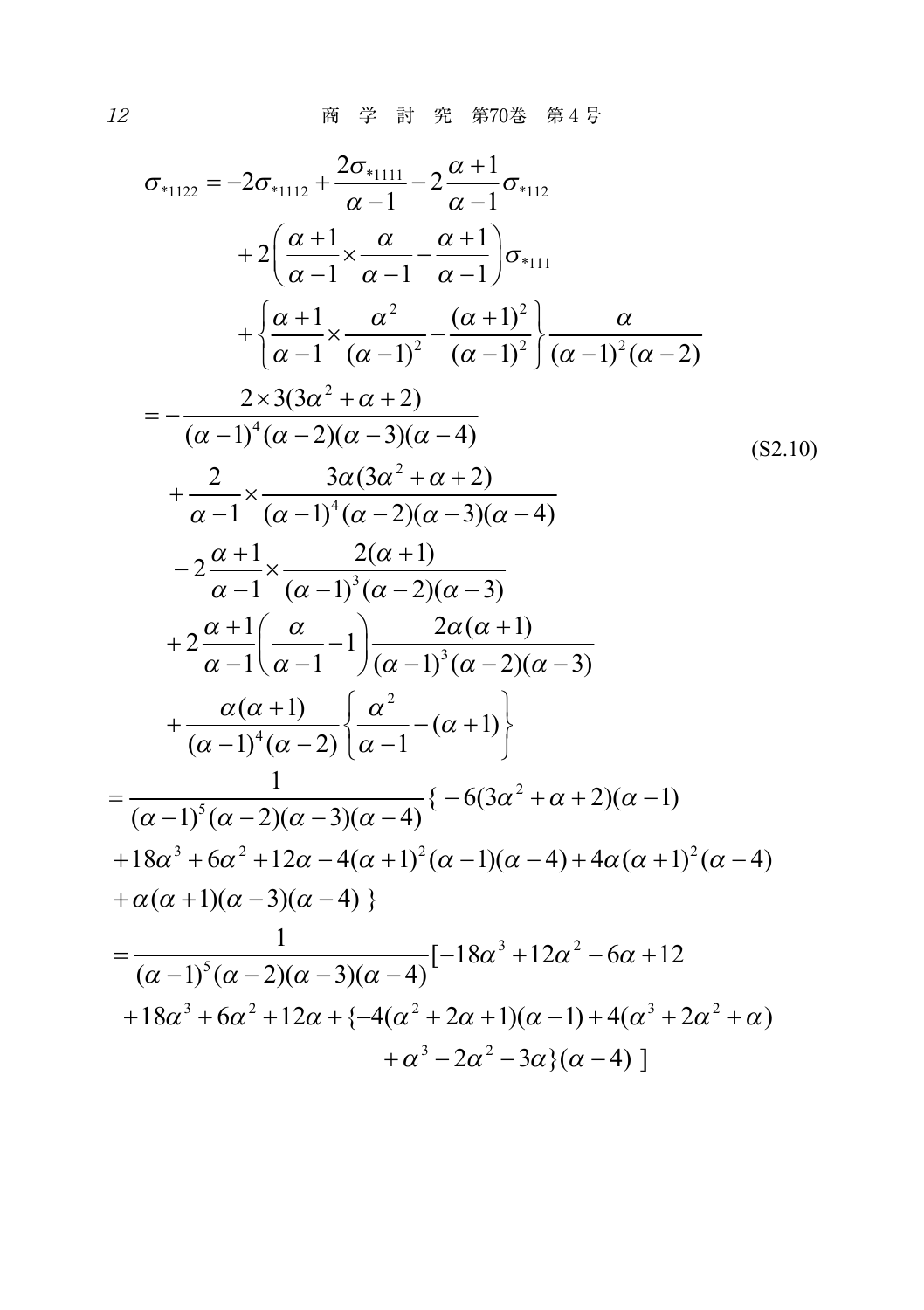$$
\begin{split}\n&= \frac{1}{(\alpha - 1)^5 (\alpha - 2)(\alpha - 3)(\alpha - 4)} \\
&\times \{18\alpha^2 + 6\alpha + 12 + (\alpha^3 + 2\alpha^2 + 5\alpha + 4)(\alpha - 4)\} \\
&= \frac{1}{(\alpha - 1)^5 (\alpha - 2)(\alpha - 3)(\alpha - 4)} \\
&\times \{18\alpha^2 + 6\alpha + 12 + (\alpha^4 - 2\alpha^3 - 3\alpha^2 - 16\alpha - 16)\} \\
&= \frac{\alpha^4 - 2\alpha^3 + 15\alpha^2 - 10\alpha - 4}{(\alpha - 1)^5 (\alpha - 2)(\alpha - 3)(\alpha - 4)} = \frac{(\alpha - 1)(\alpha^3 - \alpha^2 + 14\alpha + 4)}{(\alpha - 1)^5 (\alpha - 2)(\alpha - 3)(\alpha - 4)} \\
&= \frac{\alpha^3 - \alpha^2 + 14\alpha + 4}{(\alpha - 1)^4 (\alpha - 2)(\alpha - 3)(\alpha - 4)} \quad (\alpha > 4; \ i = 1, 2),\n\end{split}
$$
\nwhich gives (S3.65) From this result.

which gives (S2.6a). From this result,

$$
\rho_{1122} = \sigma_{*1122} / \sigma_{*ii}^2
$$
  
=  $\frac{\alpha^3 - \alpha^2 + 14\alpha + 4}{(\alpha - 1)^4 (\alpha - 2)(\alpha - 3)(\alpha - 4)} \times \frac{(\alpha - 1)^4 (\alpha - 2)^2}{\alpha^2}$   
=  $\frac{(\alpha - 2)(\alpha^3 - \alpha^2 + 14\alpha + 4)}{\alpha^2 (\alpha - 3)(\alpha - 4)} = (\alpha > 4; i = 1, 2),$  (S2.11)

giving (S2.6b). Q.E.D.

Theorem S3 gives

$$
\kappa_{1122}^{(2)} = \rho_{1122} - 1 - 2\rho_{12}^2
$$
  
= 
$$
\frac{(\alpha - 2)(\alpha^3 - \alpha^2 + 14\alpha + 4)}{\alpha^2 (\alpha - 3)(\alpha - 4)} - 1 - \frac{2}{\alpha^2}
$$
  
= 
$$
\frac{1}{\alpha^2 (\alpha - 3)(\alpha - 4)} \{\alpha^4 - 3\alpha^3 + 16\alpha^2 - 24\alpha - 8
$$
  
+ 
$$
(-\alpha^4 + 7\alpha^3 - 12\alpha^2) + (-2\alpha^2 + 14\alpha - 24)\}
$$
  
= 
$$
\frac{4\alpha^3 + 2\alpha^2 - 10\alpha - 32}{\alpha^2 (\alpha - 3)(\alpha - 4)} > 0 \ (\alpha > 4).
$$
 (S2.12)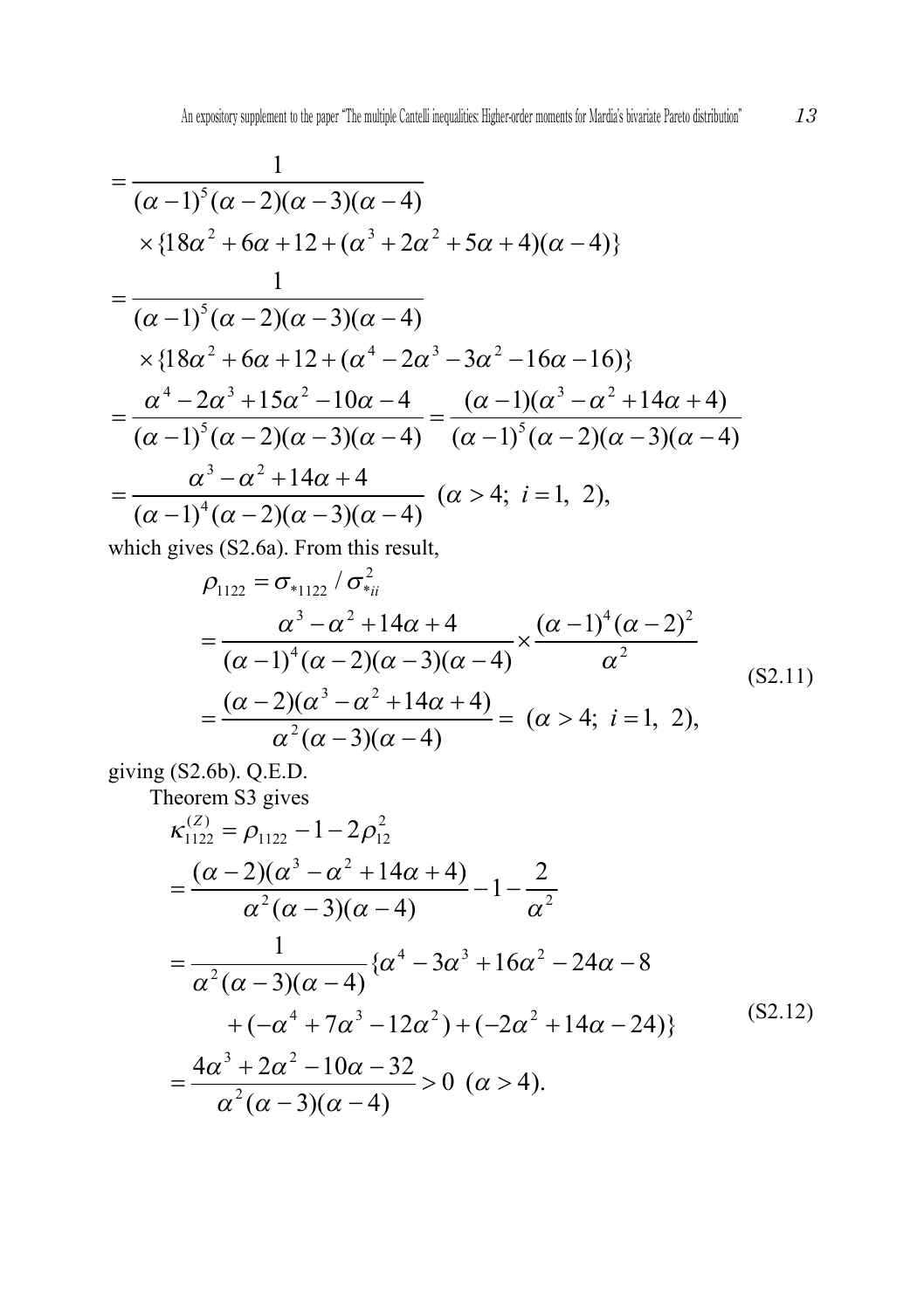## **S.3 General formulas for the higher-order cross moments**

First, the following basic result is given.

**Lemma S3**. For a positive integer m with  $\alpha > m$ ,

$$
\sigma_{*(m, 0)} = \sigma_{*(0, m)} = E\{(X_{*_i} - \mu_{*_i})^m\}
$$
\n
$$
= \sum_{j=0}^m {}_{m}C_j E(X_{*_i}^j)(-\mu_{*_i}^j)^{m-j} = \sum_{j=0}^m {}_{m}C_j \frac{\alpha}{\alpha - j} \left(-\frac{\alpha}{\alpha - 1}\right)^{m-j}
$$
\n
$$
= \sum_{j=0}^m {}_{m}C_j (-1)^{m-j} \frac{\alpha^{m-j+1}}{(\alpha - j)(\alpha - 1)^{m-j}}.
$$
\n(S3.1)

Let  $\mathcal{P}_{(i)}$  be the *i*-th order univariate central moment for a standardized variable with unit variance:

$$
\rho_{(i)} = \sigma_{*(i,0)} / (\sigma_{*jj})^{i/2} = \sigma_{*(0,i)} / (\sigma_{*jj})^{i/2} = \sigma_{*(i,0)} / \{var(X_{*j})\}^{i/2}, (S3.2)
$$
  
where  $var(X_{*j}) = \alpha / \{(\alpha - 1)^2(\alpha - 2)\}$  and

$$
\rho_{(2)} = \rho_{ii} = \sigma_{*(2,0)} / \sigma_{*jj} = \sigma_{*(0,2)} / \sigma_{*jj} = \sigma_{*ii} / \sigma_{*jj} = 1,
$$
  
\n
$$
\rho_{(3)} = \rho_{iii}, \ \rho_{(4)} = \rho_{iii} \ (i, j = 1, 2),
$$
\n(S3.3)

as shown earlier.

**Theorem S4.** For a positive integer m with  $\alpha > m$ ,

$$
\sigma_{*(m-i,i)} = \sigma_{*(i, m-i)} = E\{(X_{*1} - \mu_{*1})^{m-i} (X_{*2} - \mu_{*2})^i\}
$$
  
\n
$$
= \frac{\alpha + 1}{\alpha + 1 - i} \sum_{j=0}^i C_j \sigma_{*(m-i+j, 0)} \mu_{*1}^{i-j}
$$
  
\n
$$
-i! \sum_{\substack{j_1=0 \ 0 \le j_1+j_2 \le i}}^i \sum_{j_2=0}^i \frac{(\mu_{*1} + \mu_{*2} - 1)^{i-j_1-j_2} \sigma_{*(m-i+j_2, j_1)}}{j_1! j_2! (i - j_1 - j_2)!}
$$
 (S3.4)  
\n
$$
(i = 1, ..., [(m+1)/2]),
$$

*where*  $[\cdot]$  *is the floor function; and*  $\sigma_{*(m-j, j)}$   $(j = 1, ..., i-1)$  *and the raw univariate moments up to the m-th order are assumed to be given*.

Proof. As before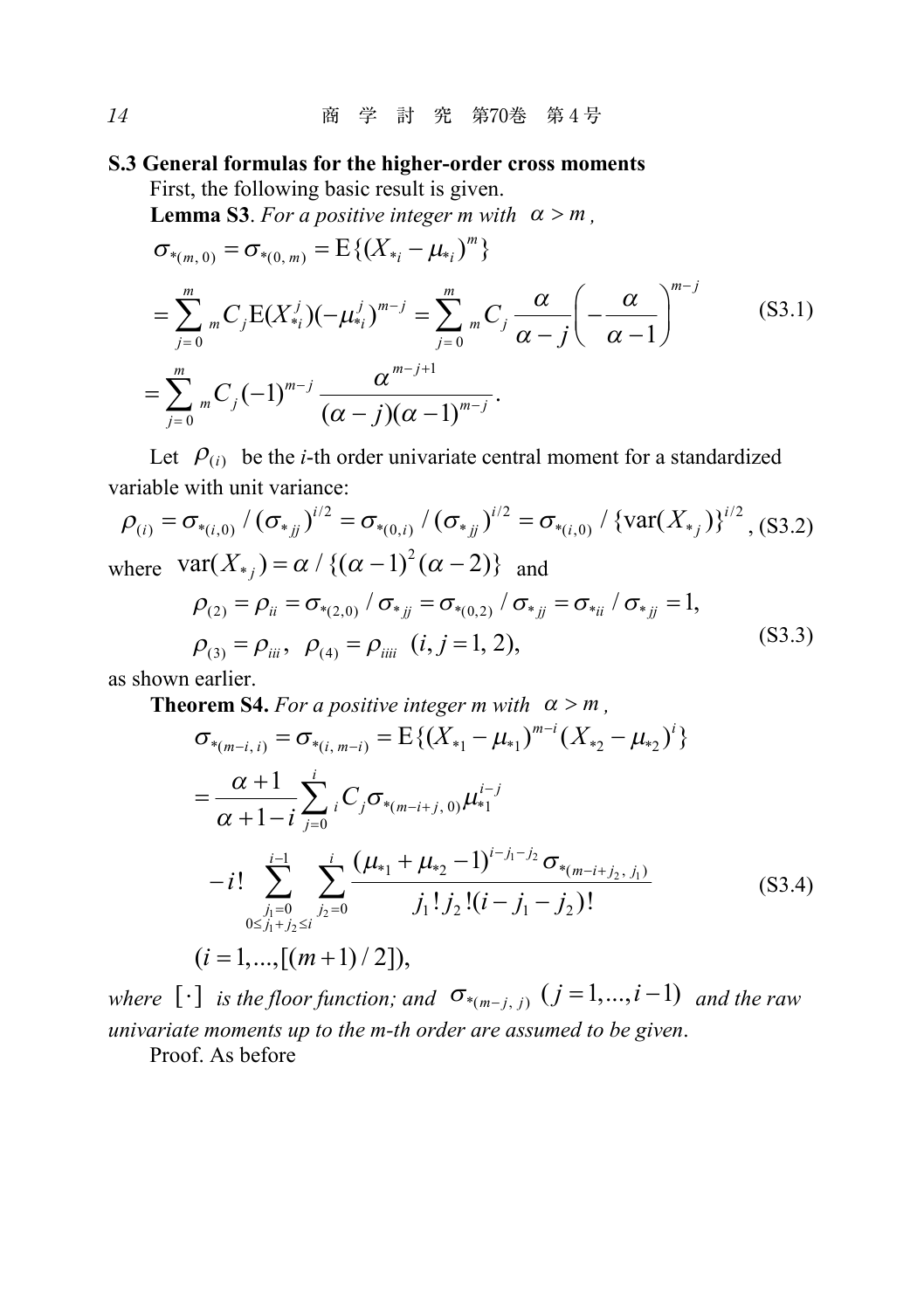$$
E\{(X_{*1} - \mu_{*1})^{m-i} (X_{*1} + X_{*2} - 1)^i\}
$$
  
= 
$$
E[(X_{*1} - \mu_{*1})^{m-i} E\{(X_{*1} + X_{*2} - 1)^i | X_{*1})\}]
$$
  
= 
$$
E\left\{(X_{*1} - \mu_{*1})^{m-i} \frac{\alpha + 1}{\alpha + 1 - i} X_{*1}^i\right\}
$$
  
= 
$$
\frac{\alpha + 1}{\alpha + 1 - i} E\left[(X_{*1} - \mu_{*1})^{m-i} \sum_{j=0}^i C_j (X_{*1} - \mu_{*1})^j \mu_{*1}^{i-j}\right]
$$
  
= 
$$
\frac{\alpha + 1}{\alpha + 1 - i} \sum_{j=0}^i C_j \{E(X_{*1} - \mu_{*1})^{m-i+j}\} \mu_{*1}^{i-j}
$$
  
= 
$$
\frac{\alpha + 1}{\alpha + 1 - i} \sum_{j=0}^i C_j \sigma_{*(m-i+j, 0)} \mu_{*1}^{i-j} \quad (i = 1, ..., [(m+1)/2]).
$$
  
On the other hand, the left-hand side of (3.5) is

$$
E\{(X_{*1} - \mu_{*1})^{m-i} (X_{*1} + X_{*2} - 1)^i\}
$$
  
\n
$$
= E[(X_{*1} - \mu_{*1})^{m-i} \{(X_{*2} - \mu_{*2}) + (X_{*1} - \mu_{*1}) + \mu_{*1} + \mu_{*2} - 1\}^i]
$$
  
\n
$$
= E\left\{ (X_{*1} - \mu_{*1})^{m-i} \sum_{\substack{j_1=0 \ j_2=0 \ j_1+j_2 \le i}}^{i} \sum_{j_2=0}^{i} \frac{i!}{j_1! j_2! (i-j_1-j_2)!} (X_{*2} - \mu_{*2})^{j_1} \right\}
$$
  
\n
$$
\times (X_{*1} - \mu_{*1})^{j_2} (\mu_{*1} + \mu_{*2} - 1)^{i-j_1-j_2}
$$
\n(S3.6)

$$
= \mathcal{E}\left\{\begin{array}{l}\n(X_{*1} - \mu_{*1})^{m-i}(X_{*2} - \mu_{*2})^i \\
+ \sum_{\substack{j_1=0 \ 0 \le j_1+j_2 \le i}} \sum_{j_2=0}^i \frac{i!}{j_1!j_2!(i-j_1-j_2)!}(X_{*2} - \mu_{*2})^{j_1} \\
\times (X_{*1} - \mu_{*1})^{m-i+j_2}(\mu_{*1} + \mu_{*2} - 1)^{i-j_1-j_2}\n\end{array}\right\}
$$
\n
$$
= \sigma_{*(m-i,i)} + i! \sum_{\substack{j_1=0 \ 0 \le j_1+j_2 \le i}} \sum_{j_2=0}^i \frac{(\mu_{*1} + \mu_{*2} - 1)^{i-j_1-j_2}}{j_1!j_2!(i-j_1-j_2)!} \sigma_{*(m-i+j_2,j_1)}.
$$

Equating (S3.5) with (S3.6), (S3.4) follows. Q.E.D.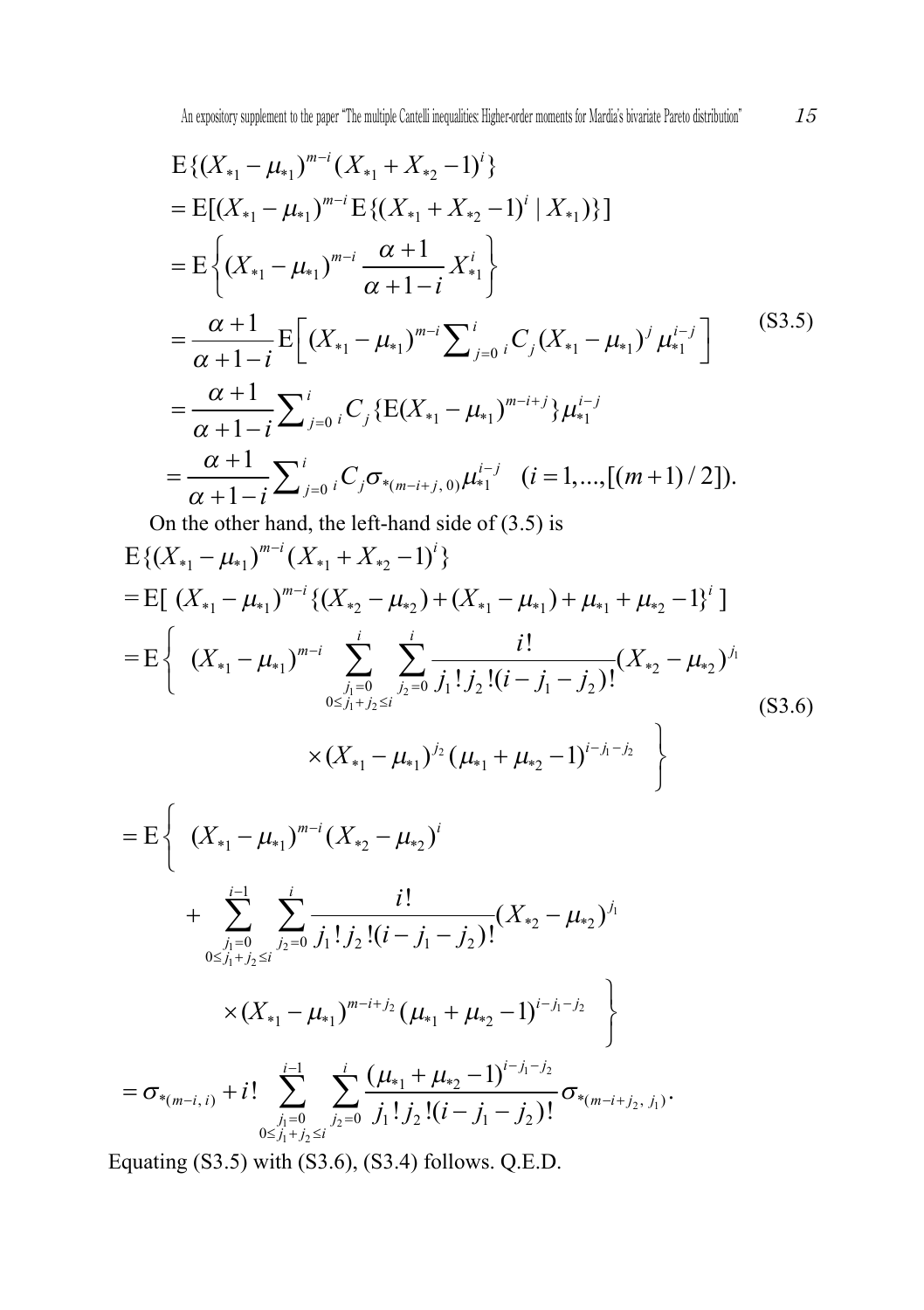From (S3.4),  $\sigma_{(m-i,i)}^* = \beta_1^{m-i} \beta_2^i \sigma_{*(m-i,i)}$   $(i = 1,...,[(m+1)/2])$  *we* also have

$$
\rho_{(m-i,i)} = \frac{\sigma_{*(m-i,i)}}{\left\{ \text{var}(X_{*j}) \right\}^{m/2}} = \frac{(\alpha - 1)^m (\alpha - 2)^{m/2}}{\alpha^{m/2}} \sigma_{*(m-i,i)}
$$
\n
$$
(i = 1, ..., [(m+1)/2]; j = 1, 2).
$$
\n(S3.7)

The raw cross moments of the *m*-order are given as follows.

**Corollary S2.** For a positive integer m with 
$$
\alpha > m
$$
,  
\n
$$
\mu_{*(m-i, i)} = \mu_{*(i, m-i)} = E(X_{*1}^{m-i} X_{*2}^i)
$$

$$
= \frac{\alpha+1}{\alpha+1-i} \mu_{*(m,0)} - i! \sum_{\substack{j_1=0 \ j_2 \neq j}}^{i-1} \sum_{j_2=0}^i \frac{(-1)^{i-j_1-j_2} \mu_{*(m-i+j_2,j_1)}}{j_1! j_2! (i-j_1-j_2)!}
$$
(S3.8)

 $(i = 1, ..., [(m + 1) / 2]),$ 

*where the cross raw moments up to the*  $(m-1)$ -*th order are assumed to be given*.

Proof. This can be seen as a special case of Theorem 4, where  $\mu_{*1} = \mu_{*2} = 0$ . When the definition  $0^0 = 1$  is used in Theorem S4, (S3.8) follows. Q.E.D.

We note that 
$$
\mu_{(m-i, i)}^* = E(X_1^{*(m-i)} X_2^{*i}) = \beta_1^{m-i} \beta_2^i \mu_{*(m-i, i)}
$$
  
\n $= \beta_1^{m-i} \beta_2^i \mu_{*(i, m-i)} \quad (i = 1, ..., [(m+1)/2])$ .  
\nAs in Proof 2 of Lemma S2, it is known that  
\n $E(X_{*2}^{m_1} X_{*1}^{m_2}) = E(X_{*1}^{m_1} X_{*2}^{m_2})$ 

$$
=m_1m_2\int_0^{+\infty}\int_0^{+\infty}x_{*1}^{m_1-1}x_{*2}^{m_2-1}S(x_{*1},x_{*2})dx_{*1}dx_{*2} \ (m_1>0, m_2>0) \tag{S3.9}
$$

(see the references after (S1.13)). Using  $y_i = x_{*_i}$  ( $i = 1, 2$ ) and recalling that  $S(y_i) = 1/y_i^{\alpha}$  and  $S(y_1, y_2) = 1/(y_1 + y_2 - 1)^{\alpha}$   $(y_i \ge 1; i = 1, 2)$ , (S3.9) gives

$$
E(X_{*1}^{m_1} X_{*2}^{m_2}) = m_1 m_2 \int_0^{+\infty} \int_0^{+\infty} y_1^{m_1-1} y_2^{m_2-1} S(y_1, y_2) dy_1 dy_2
$$
  
=  $m_1 m_2 \left\{ \int_0^1 \int_0^1 y_1^{m_1-1} y_2^{m_2-1} dy_1 dy_2 + \int_1^{+\infty} y_1^{m_1-\alpha-1} dy_1 \int_0^1 y_2^{m_2-1} dy_2 \right\}$  (S3.10)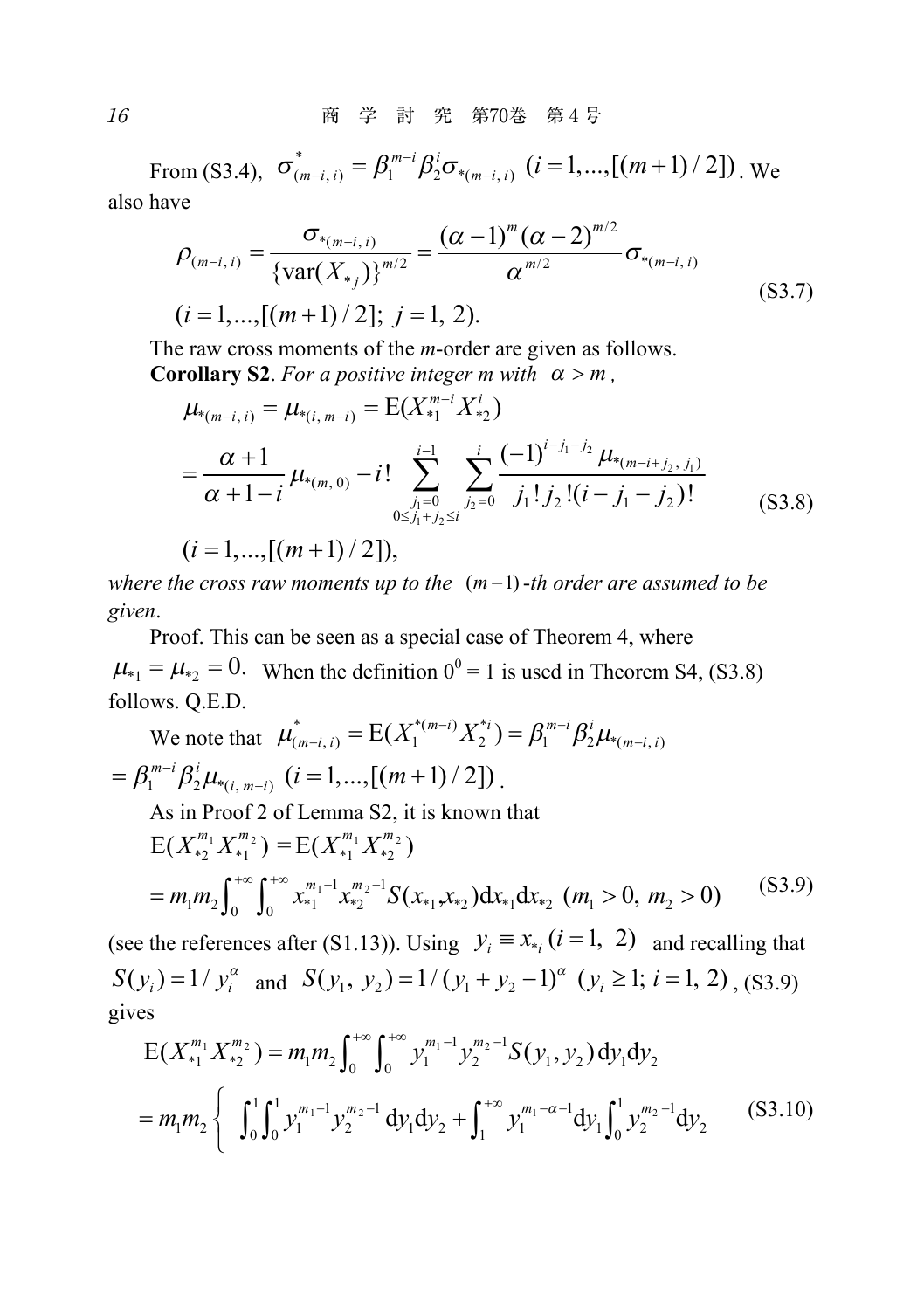$$
+ \int_0^1 y_1^{m_1-1} dy_1 \int_1^{+\infty} y_2^{m_2-\alpha-1} dy_2 + \int_1^{+\infty} \int_1^{+\infty} \frac{y_1^{m_1-1} y_2^{m_2-1}}{(y_1 + y_2 - 1)^{\alpha}} dy_1 dy_2
$$
  
=  $1 + \frac{m_1}{\alpha - m_1} + \frac{m_2}{\alpha - m_2} + m_1 m_2 \int_1^{+\infty} \int_1^{+\infty} \frac{y_1^{m_1-1} y_2^{m_2-1}}{(y_1 + y_2 - 1)^{\alpha}} dy_1 dy_2$   
( $\alpha > m_1 + m_2$ ),

where the  $1/(m_1 m_2)$  times the last term of the last result is

$$
\int_{1}^{+\infty} \int_{1}^{+\infty} \frac{y_{1}^{m_{1}-1} y_{2}^{m_{2}-1}}{(y_{1}+y_{2}-1)^{\alpha}} dy_{1} dy_{2}
$$
\n=
$$
\frac{1}{(\alpha-1)(\alpha-2)} \Biggl[ \Biggl[ \frac{y_{1}^{m_{1}-1} y_{2}^{m_{2}-1}}{(y_{1}+y_{2}-1)^{\alpha-2}} \Biggr]_{1}^{+\infty} \Biggr]_{1}^{+\infty}
$$
\n
$$
- \Biggl( -\frac{1}{\alpha-1} \Biggr) \int_{1}^{+\infty} \int_{1}^{+\infty} \frac{(m_{1}-1) y_{1}^{m_{1}-2} y_{2}^{m_{2}-1} + (m_{2}-1) y_{1}^{m_{2}-1} y_{2}^{m_{2}-2}}{(y_{1}+y_{2}-1)^{\alpha-1}} dy_{1} dy_{2} \text{ (S3.11)}
$$
\n
$$
- \frac{1}{(\alpha-1)(\alpha-2)} \int_{1}^{+\infty} \int_{1}^{+\infty} \frac{(m_{1}-1)(m_{2}-1) y_{1}^{m_{1}-2} y_{2}^{m_{2}-2}}{(y_{1}+y_{2}-1)^{\alpha}} dy_{1} dy_{2}.
$$
\n=
$$
\frac{1}{(\alpha-1)(\alpha-2)} + \frac{m_{1}-1}{\alpha-1} \int_{1}^{+\infty} \int_{1}^{+\infty} \frac{y_{1}^{m_{1}-2} y_{2}^{m_{2}-1}}{(y_{1}+y_{2}-1)^{\alpha-1}} dy_{1} dy_{2}
$$
\n
$$
+ \frac{m_{2}-1}{\alpha-1} \int_{1}^{+\infty} \int_{1}^{+\infty} \frac{y_{1}^{m_{1}-1} y_{2}^{m_{2}-2}}{(y_{1}+y_{2}-1)^{\alpha-1}} dy_{1} dy_{2}
$$
\n
$$
- \frac{(m_{1}-1)(m_{2}-1)}{(\alpha-1)(\alpha-2)} \int_{1}^{+\infty} \int_{1}^{+\infty} \frac{y_{1}^{m_{1}-2} y_{2}^{m_{2}-2}}{(y_{1}+y_{2}-1)^{\alpha}} dy_{1} dy_{2}.
$$

Note that the first expression and the last result of (S3.11) give a recursive formula. That is, the last result can be expanded further as follows, where some terms are the same.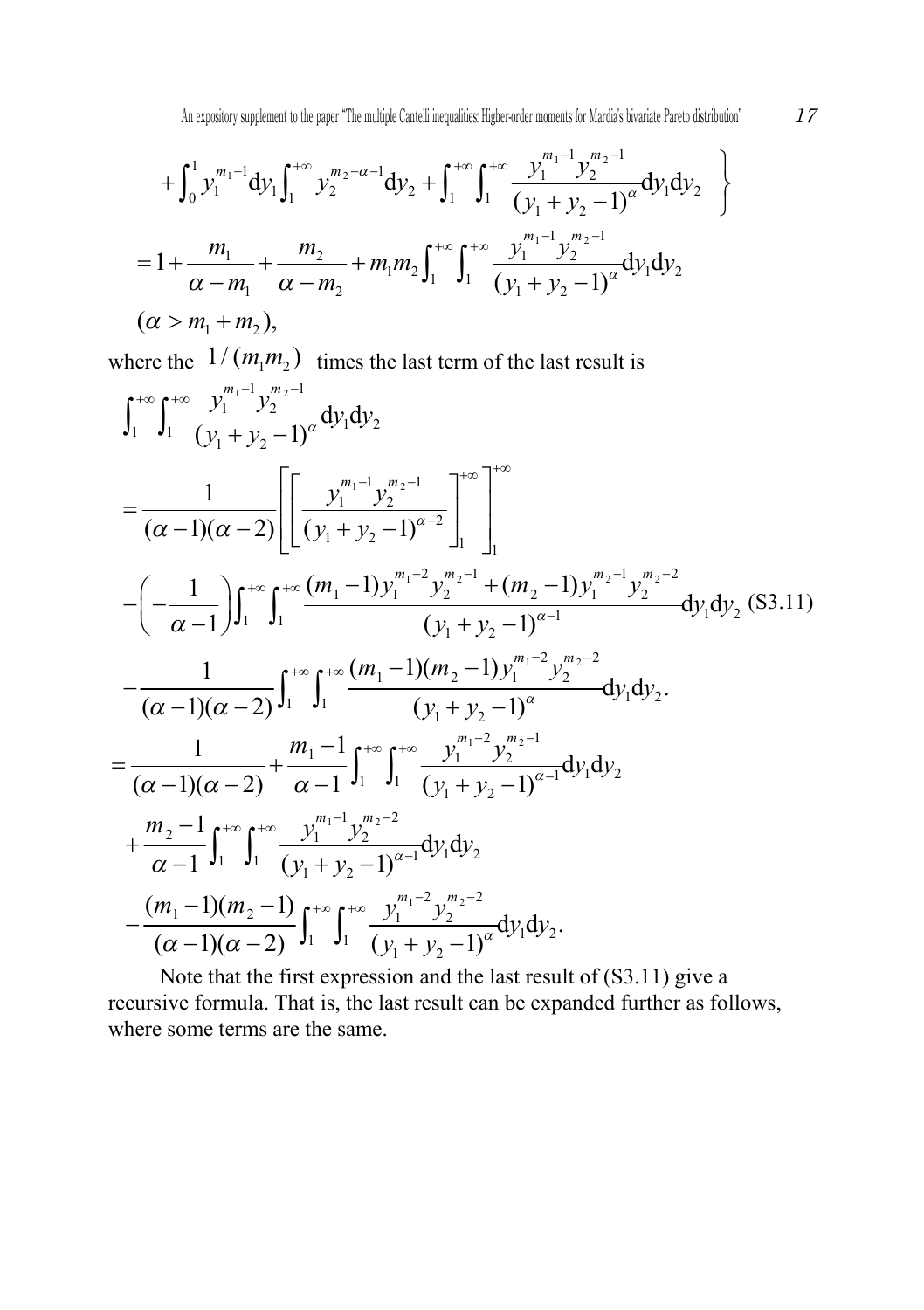$$
= \frac{1}{(\alpha - 1)(\alpha - 2)}
$$
  
+  $\frac{m_1 - 1}{\alpha - 1} \left\{ \frac{1}{(\alpha - 2)(\alpha - 3)} + \frac{m_1 - 2}{\alpha - 2} \int_1^{+\infty} \int_1^{+\infty} \frac{y_1^{m_1 - 3} y_2^{m_2 - 1}}{(y_1 + y_2 - 1)^{\alpha - 2}} dy_1 dy_2 + \frac{m_2 - 1}{\alpha - 2} \int_1^{+\infty} \int_1^{+\infty} \frac{y_1^{m_1 - 2} y_2^{m_2 - 2}}{(y_1 + y_2 - 1)^{\alpha - 2}} dy_1 dy_2 \right\} - \frac{(m_1 - 2)(m_2 - 1)}{(\alpha - 2)(\alpha - 3)} \int_1^{+\infty} \int_1^{+\infty} \frac{y_1^{m_1 - 3} y_2^{m_2 - 2}}{(y_1 + y_2 - 1)^{\alpha - 3}} dy_1 dy_2 + \frac{m_2 - 1}{\alpha - 1} \left\{ \frac{1}{(\alpha - 2)(\alpha - 3)} + \frac{m_1 - 1}{\alpha - 2} \int_1^{+\infty} \int_1^{+\infty} \frac{y_1^{m_1 - 2} y_2^{m_2 - 2}}{(y_1 + y_2 - 1)^{\alpha - 2}} dy_1 dy_2 + \frac{m_2 - 2}{\alpha - 2} \int_1^{+\infty} \int_1^{+\infty} \frac{y_1^{m_1 - 2} y_2^{m_2 - 3}}{(y_1 + y_2 - 1)^{\alpha - 2}} dy_1 dy_2 - \frac{(m_1 - 1)(m_2 - 2)}{(\alpha - 2)(\alpha - 3)} \int_1^{+\infty} \int_1^{+\infty} \frac{y_1^{m_1 - 2} y_2^{m_2 - 3}}{(y_1 + y_2 - 1)^{\alpha - 3}} dy_1 dy_2 + \frac{(m_1 - 1)(m_2 - 1)}{(\alpha - 1)(\alpha - 2)} \left\{ \frac{1}{(\alpha - 3)(\alpha - 4)} + \frac{m_1 - 2}{\alpha - 3} \int_1^{+\infty} \int_1^{+\infty} \frac{y_1^{m_1 - 3} y_2^{m_2 - 3}}{(y_1 + y_2 -$ 

This sequence may be continued until the power terms of order greater than 0 in the numerators of the last result vanish though the result soon becomes complicated. The above formula was used earlier when  $m_1 = 1$  and  $m_2 = 1$  in Proof 2 of Lemma S2. The result with  $m_1 = 2$  and  $m_2 = 1$  is derived using (S3.11) as follows for illustration.

For this case, (S3.11) becomes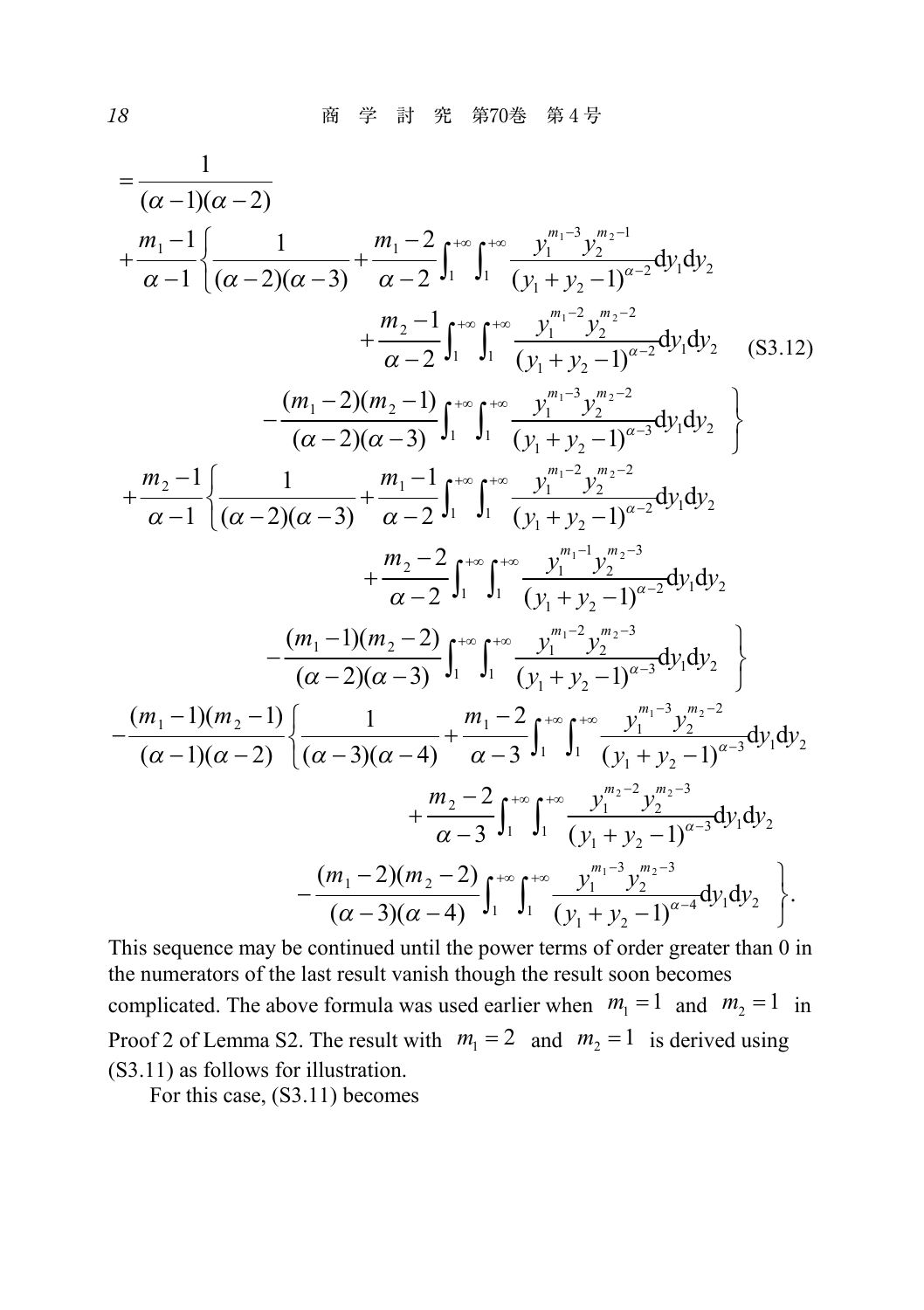$$
\int_{1}^{+\infty} \int_{1}^{+\infty} \frac{y_1}{(y_1 + y_2 - 1)^{\alpha}} dy_1 dy_2
$$
  
= 
$$
\frac{1}{(\alpha - 1)(\alpha - 2)} + \frac{1}{\alpha - 1} \int_{1}^{+\infty} \int_{1}^{+\infty} \frac{1}{(y_1 + y_2 - 1)^{\alpha - 1}} dy_1 dy_2
$$
  
= 
$$
\frac{1}{(\alpha - 1)(\alpha - 2)} + \frac{1}{(\alpha - 1)(\alpha - 2)(\alpha - 3)}.
$$
 (S3.13)

Consequently,  
\n
$$
E(X_{*1}^{2}X_{*2})
$$
\n
$$
= 1 + \frac{1}{\alpha - 1} + \frac{2}{\alpha - 2} + \frac{2}{(\alpha - 1)(\alpha - 2)} + \frac{2}{(\alpha - 1)(\alpha - 2)(\alpha - 3)}
$$
\n
$$
= \frac{1}{(\alpha - 1)(\alpha - 2)(\alpha - 3)} \{ \alpha^{3} - 6\alpha^{2} + 11\alpha - 6 + (\alpha - 2)(\alpha - 3) + 2(\alpha - 1)(\alpha - 3) + 2(\alpha - 1)(\alpha - 3) + 2(\alpha - 3) + 2 \}
$$
\n
$$
= \frac{1}{(\alpha - 1)(\alpha - 2)(\alpha - 3)} \{ \alpha^{3} - 6\alpha^{2} + 11\alpha - 6 + (\alpha^{2} - 5\alpha + 6) + 2(\alpha^{2} - 4\alpha + 3) + 2\alpha - 4 \}
$$
\n
$$
= \frac{\alpha^{3} - 3\alpha^{2} + 2}{(\alpha - 1)(\alpha - 2)(\alpha - 3)} = \frac{(\alpha - 1)(\alpha^{2} - 2\alpha - 2)}{(\alpha - 1)(\alpha - 2)(\alpha - 3)}
$$
\n
$$
= \frac{\alpha^{2} - 2\alpha - 2}{(\alpha - 2)(\alpha - 3)}.
$$
\nWhen the conditional distribution is used,

$$
E\{X_{*1}^2(X_{*1} + X_{*2} - 1)\} = E\{X_{*1}^2E(X_{*1} + X_{*2} - 1 | X_{*1})\}
$$

$$
= E\left\{X_{*1}^2\left(\frac{\alpha + 1}{\alpha}X_{*1}\right)\right\} = \frac{\alpha + 1}{\alpha} \times \frac{\alpha}{\alpha - 3} = \frac{\alpha + 1}{\alpha - 3}.
$$
(S3.15)

On the other hand, the left-hand side of the first equation of (S3.15) is  $2(V + V - 1) = \Gamma(V^3) + \Gamma(V^2 V) - \Gamma(V^2)$  $E{X_{*1}^2(X_{*1}+X_{*2}-1)}=E(X_{*1}^3)+E(X_{*1}^2X_{*2})-E(X_{*1}^2)$ 

$$
= E(X_{*1}^{2}X_{*2}) + \frac{\alpha}{\alpha - 3} - \frac{\alpha}{\alpha - 2}.
$$
 (S3.16)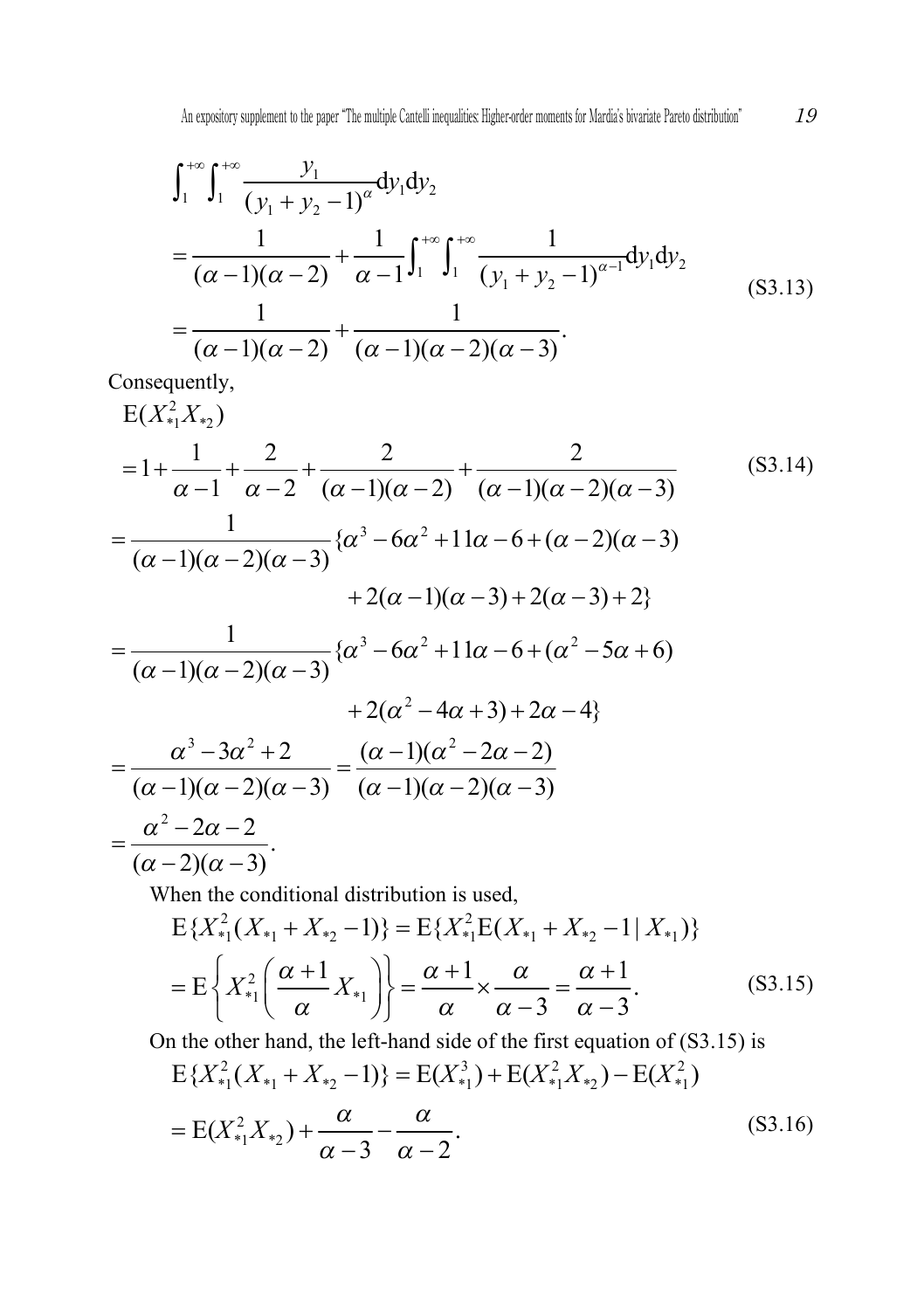From (S3.15) and (S3.16),

$$
E(X_{*1}^2 X_{*2}) = \frac{1}{\alpha - 3} + \frac{\alpha}{\alpha - 2} = \frac{\alpha^2 - 2\alpha - 2}{(\alpha - 2)(\alpha - 3)},
$$
(S3.17)

which is equal to the last result of  $(S3.14)$ .

When  $m_1 = 2$  and  $m_2 = 2$  for  $\mu_{*(2, 2)} = E(X_{*1}^2 X_{*2}^2)$ , the last result of (S3.11) is fully used:

$$
\int_{1}^{+\infty} \int_{1}^{+\infty} \frac{y_{1}y_{2}}{(y_{1} + y_{2} - 1)^{\alpha}} dy_{1} dy_{2}
$$
\n=
$$
\frac{1}{(\alpha - 1)(\alpha - 2)} + \frac{1}{\alpha - 1} \int_{1}^{+\infty} \int_{1}^{+\infty} \frac{y_{1} + y_{2}}{(y_{1} + y_{2} - 1)^{\alpha - 1}} dy_{1} dy_{2}
$$
\n=
$$
\frac{1}{(\alpha - 1)(\alpha - 2)} \int_{1}^{+\infty} \int_{1}^{+\infty} \frac{1}{(y_{1} + y_{2} - 1)^{\alpha - 2}} dy_{1} dy_{2}
$$
\n=
$$
\frac{1}{(\alpha - 1)(\alpha - 2)} + \frac{2}{(\alpha - 1)(\alpha - 2)(\alpha - 3)}
$$
\n+
$$
\frac{2}{(\alpha - 1)(\alpha - 2)(\alpha - 3)(\alpha - 4)} - \frac{1}{(\alpha - 1)(\alpha - 2)(\alpha - 3)(\alpha - 4)}
$$
\n=
$$
\frac{1}{(\alpha - 1)(\alpha - 2)} + \frac{2}{(\alpha - 1)(\alpha - 2)(\alpha - 3)}
$$
\n+
$$
\frac{1}{(\alpha - 1)(\alpha - 2)(\alpha - 3)(\alpha - 4)},
$$
\nwhere (S3.13) is used. Plugging (S3.18) in (S3.10),  
\nE(X<sup>2</sup><sub>1</sub>, X<sup>2</sup><sub>2</sub>) = 1 +  $\frac{4}{\alpha - 2} + \frac{4}{(\alpha - 1)(\alpha - 2)} + \frac{8}{(\alpha - 1)(\alpha - 2)(\alpha - 3)}$   
\n+
$$
\frac{4}{(\alpha - 1)(\alpha - 2)(\alpha - 3)(\alpha - 4)}
$$
\n(S3.19)

follows.

#### References

Hoeffding, W. (1940). Masstabinvariante Korrelationstheorie. Schriften des Mathematischen Instituts und Instituts für Angewandte Mathematik der Universität Berlin, 5, 181-233. Scale-invariant correlation theory (D.